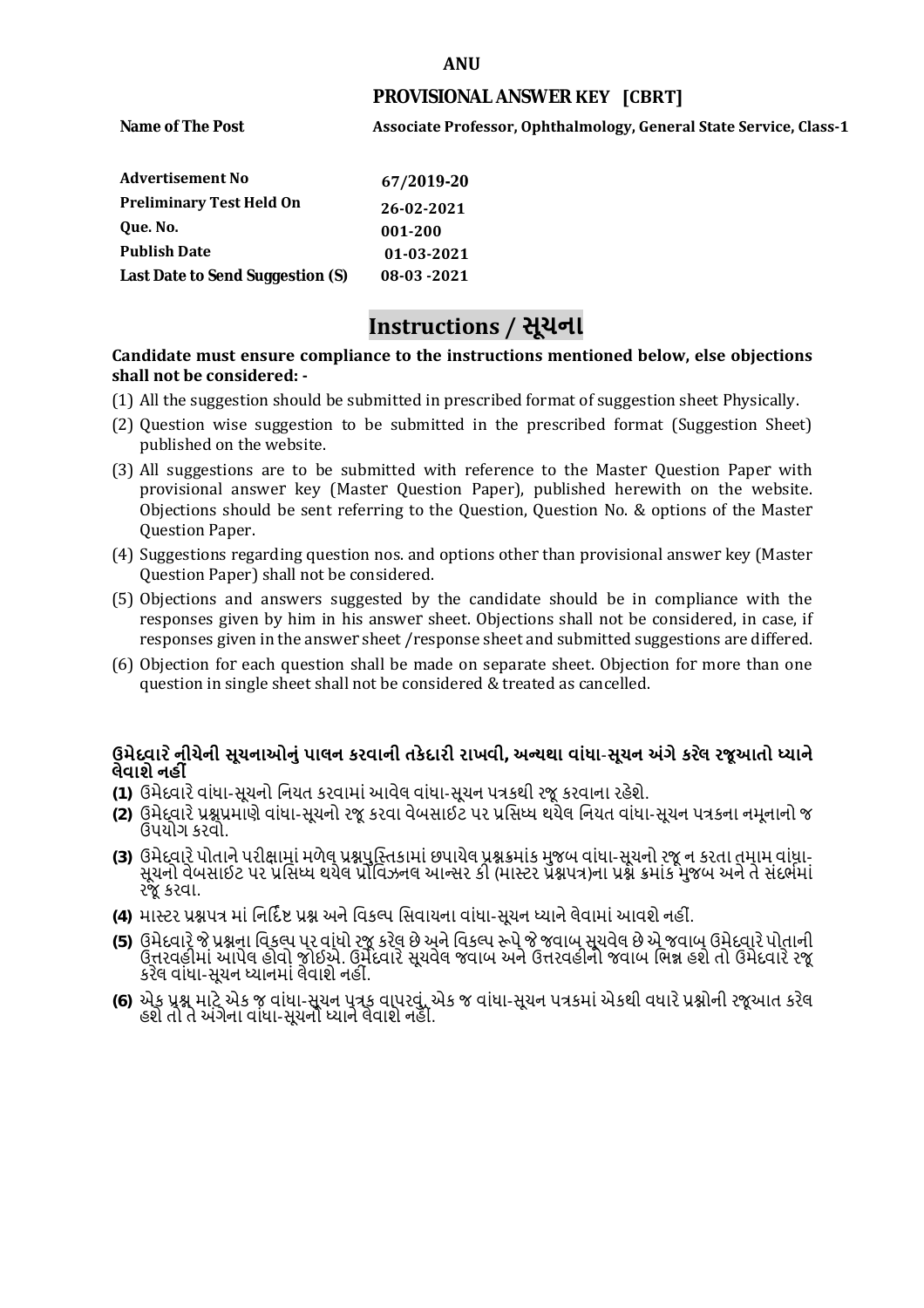| 001. |                                                                                    | Schwalbe's line forming part of the angle of anterior chamber is the prominent end of: |
|------|------------------------------------------------------------------------------------|----------------------------------------------------------------------------------------|
|      | (A) Sclera                                                                         |                                                                                        |
|      | (B) Descemet's membrane of cornea                                                  |                                                                                        |
|      | (C) Anterior limit of trabecular meshwork                                          |                                                                                        |
|      | (D) Posterior limit of trabecular meshwork                                         |                                                                                        |
| 002. | Dry (atrophic) age related macular degeneration:                                   |                                                                                        |
|      | (A) Is characterised by new vessel formation at the macula                         |                                                                                        |
|      | (B) Is rapidly progressive, leading to loss of central vision                      |                                                                                        |
|      | (C) Is characterised by hard drusen at the early stages                            |                                                                                        |
|      | (D) Is treatable with intravitreal injections                                      |                                                                                        |
| 003. | The layer of the cornea once destroyed does not regenerate is:                     |                                                                                        |
|      | (A) Epithelium                                                                     | (B) Descemet's membrane                                                                |
|      | (C) Bowman's membrane                                                              | (D) Stroma                                                                             |
| 004. | Distichiasis is:                                                                   |                                                                                        |
|      | (A) Misdirected eyelashes                                                          | (B) Downward drooping of upper lid                                                     |
|      | (C) Loss of Eyelashes                                                              | <b>(D)</b> Accessory row of eyelashes                                                  |
| 005. | Dense scar of cornea with incarceration of iris is known as:                       |                                                                                        |
|      | (A) Ciliary staphyloma                                                             | (B) Megalocornea                                                                       |
|      | (C) Adherent Leucoma                                                               | (D) Iris bombe                                                                         |
| 006. | The following are the branches of nasociliary nerve except:                        |                                                                                        |
|      | (A) Supraorbital                                                                   | (B) Long ciliary                                                                       |
|      | (C) Posterior ethmoidal                                                            | (D) Infratrochlear                                                                     |
| 007. | In diabetic retinopathy the new vessel formation is due to the following pathology |                                                                                        |
|      | (A) Retinal haemorrhage                                                            | (B) Vitreous haemorrhage                                                               |
|      | (C) Retinal oedema                                                                 | <b>(D)</b> Retinal ischemia                                                            |
| 008. | True intermittent proptosis occurs in:                                             |                                                                                        |
|      | (A) Neurofibromatosis                                                              | (B) Orbital varix                                                                      |
|      | (C) Meningoencephalocele                                                           | (D) Cavernous sinus thrombosis                                                         |
| 009. | Earliest sign of cavernous sinus thrombosis is:                                    |                                                                                        |
|      | (A) Oedema of eyelids                                                              | (B) Proptosis                                                                          |
|      | (C) Paralysis of opposite lateral rectus                                           | (D) Vomiting                                                                           |
| 010. | All of the following are the features of orbital apex syndrome except:             |                                                                                        |
|      | (A) Ophthalmoplegia                                                                | (B) Enophthalmos                                                                       |
|      | (C) Ophthalmic nerve anaesthesia                                                   | (D) Amaurosis                                                                          |
| 011. | <b>Cataract blindness is:</b>                                                      |                                                                                        |
|      | (A) Preventable                                                                    | (B) Avoidable                                                                          |
|      | (C) Non treatable                                                                  | (D) Curable                                                                            |
| 012. | Commonest cause of blindness in India:                                             |                                                                                        |
|      | (A) Vitamin A deficiency                                                           | (B) Cataract                                                                           |
|      | (C) Trauma                                                                         | (D) Trachoma                                                                           |

**ANU - MASTER ] 1 P.T.O.**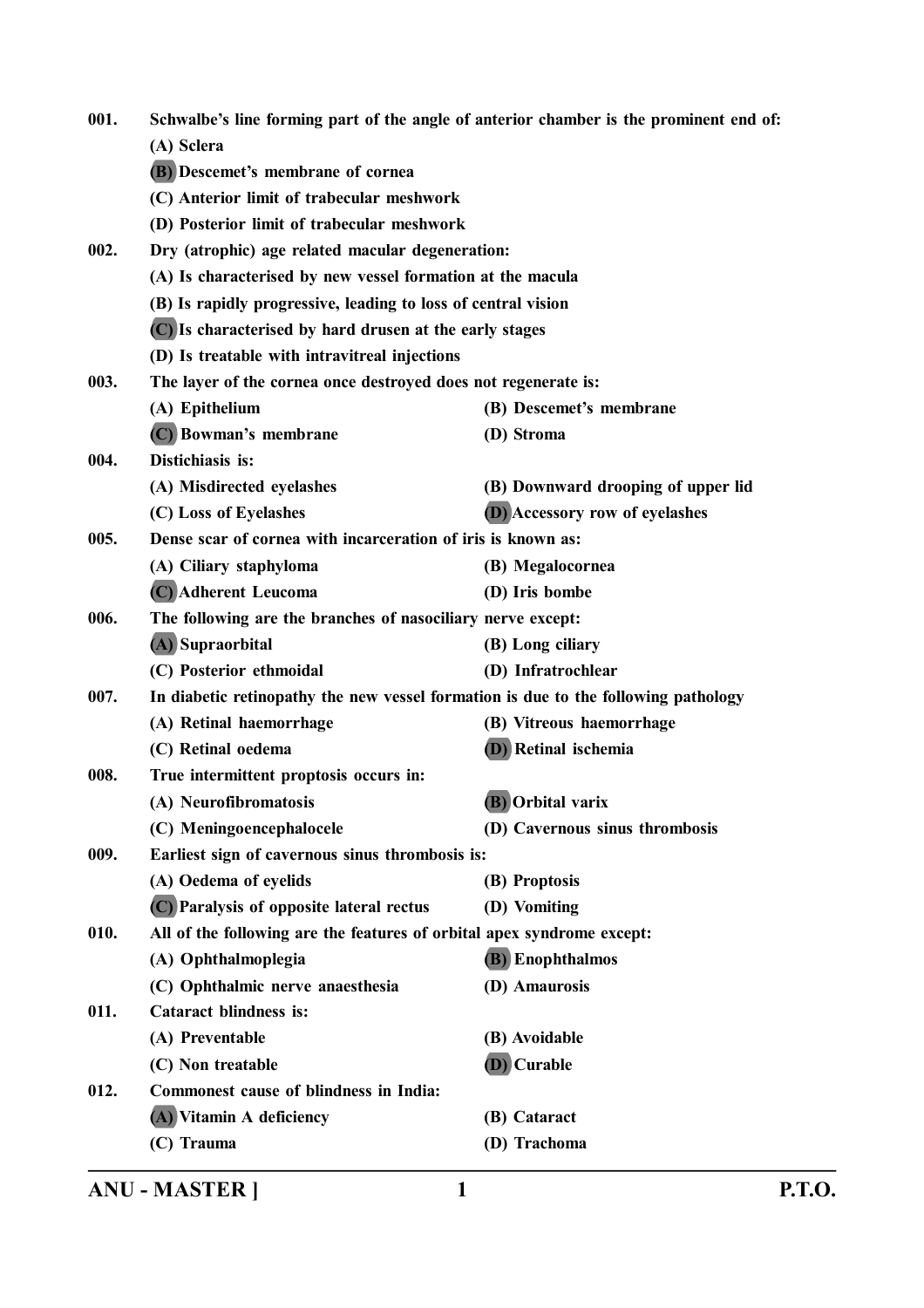| 013. | All of the following are causes of night blindness except:                        |                                                                                      |
|------|-----------------------------------------------------------------------------------|--------------------------------------------------------------------------------------|
|      | (A) Oguchi's disease                                                              | (B) Gyrate atrophy                                                                   |
|      | (C) Choroideremia                                                                 | <b>D</b> ) Devic disease                                                             |
| 014. | All of the following are given global prominence in the VISION 2020 goal, expect: |                                                                                      |
|      | (A) Refractive errors                                                             | (B) Glaucoma                                                                         |
|      | (C) Cataract                                                                      | (D) Trachoma                                                                         |
| 015. | following diseases:                                                               | Under the WHO "Vision 2020' program, the "SAFE" strategy is adopted for which of the |
|      | (A) Trachoma                                                                      | (B) Glaucoma                                                                         |
|      | (C) Diabetic retinopathy                                                          | (D) Onchocerciasis                                                                   |
| 016. | Isolated painful third nerve palsy is a feature of aneurysms of:                  |                                                                                      |
|      | (A) Vertebrobasilar artery                                                        | (B) Ophthalmic artery                                                                |
|      | (C) Posterior communicating artery                                                | (D) Anterior communicating artery                                                    |
| 017. | As per WHO classification 'X2' stage of xerophthalmia refers to:                  |                                                                                      |
|      | (A) Conjunctival xerosis                                                          | (B) Bitot spots                                                                      |
|      | (C) Corneal ulceration                                                            | <b>D</b> ) Corneal xerosis                                                           |
| 018. | All are seen in albinism except:                                                  |                                                                                      |
|      | (A) Glaucoma                                                                      | (B) Photophobia                                                                      |
|      | (C) Refractive error                                                              | (D) Nystagmus                                                                        |
| 019. | Sudden increase in blood sugar in a diabetic causes:                              |                                                                                      |
|      | (A) Hypermetropia                                                                 | (B) Presbyopia                                                                       |
|      | (C) Myopia                                                                        | (D) Anisometropia                                                                    |
| 020. | Roth's spots in the fundus are seen in:                                           |                                                                                      |
|      | (A) Diabetes                                                                      | (B) Chorioretinitis                                                                  |
|      | (C) Bacterial endocarditis                                                        | (D) Retinoblastoma                                                                   |
| 021. | Ptosis with orbicularis oculi palsy is seen in:                                   |                                                                                      |
|      | (A) Eaton Lambert syndrome                                                        | (B) Myasthenia gravis                                                                |
|      | (C) Polymyositis                                                                  | (D) Motor neuron disease                                                             |
| 022. | The triad of proptosis, diabetes insipidus and bone lesion is characteristic of:  |                                                                                      |
|      | (A) Marble bone disease                                                           | (B) Paget's disease                                                                  |
|      | (C) Osteogenesis imperfecta                                                       | (D) Hand-Schuller-Christian disease                                                  |
| 023. | Traumatic enophthalmos is seen after fracture of the:                             |                                                                                      |
|      | (A) Roof of orbit                                                                 | (B) Floor of orbit                                                                   |
|      | (C) Medial wall of orbit                                                          | (D) Frontal bone                                                                     |
| 024. | Intra-orbital calcification is present in all except:                             |                                                                                      |
|      | (A) Retinoblastoma                                                                | (B) Orbital varix                                                                    |
|      | (C) Coats' disease                                                                | (D) Lacrimal gland carcinoma                                                         |
| 025. | Tear drop sign seen by X-ray is present in:                                       |                                                                                      |
|      | (A) Mastoiditis                                                                   | (B) Basal meningitis                                                                 |
|      | (C) Blow-out fracture of orbit                                                    | (D) Orbital apex syndrome                                                            |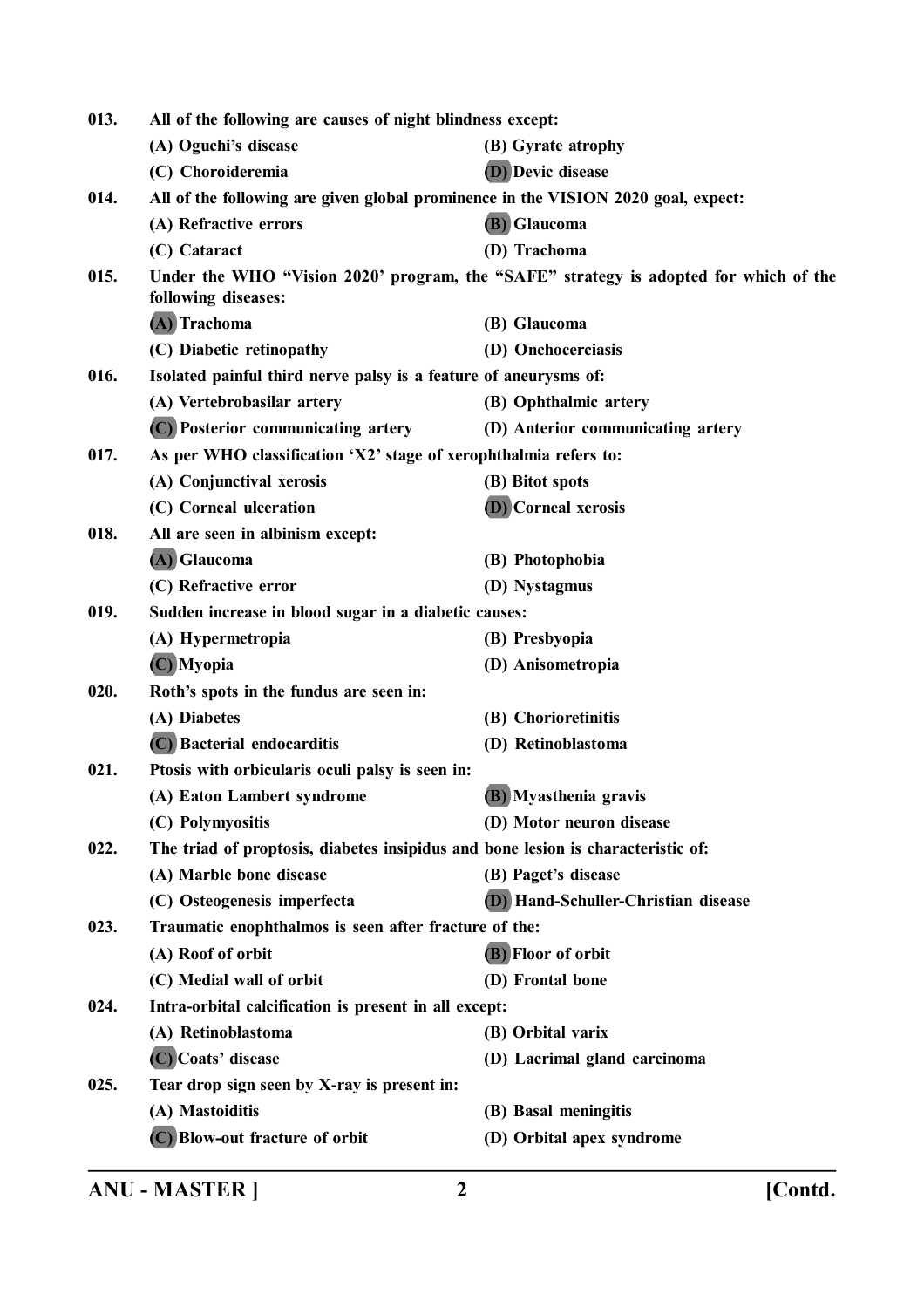| 026. | Ptosis with lid lag on downgaze is:                              |                                        |
|------|------------------------------------------------------------------|----------------------------------------|
|      | (A) Congenital                                                   | (B) Abnormal synkineses                |
|      | (C) Neurogenic                                                   | (D) Myogenic                           |
| 027. | <b>Fasanella-Servat operation is indicated in ptosis:</b>        |                                        |
|      | (A) Less than 6 mm                                               | (B) Less than 5 mm                     |
|      | (C) Less than 4 mm                                               | (D) Less than 3 mm                     |
| 028. | In CRAO, a Cherry red spot is due to-                            |                                        |
|      | (A) Haemorrhage at macula                                        |                                        |
|      | (B) Increased choroidal perfusion                                |                                        |
|      | (C) Contrast between pale retina and reddish choroid             |                                        |
|      | (D) Increased in retinal perfusion at macula                     |                                        |
| 029. | Stargardt disease is characterized by all except-                |                                        |
|      | (A) ABCA-4 gene mutation                                         |                                        |
|      | (B) Scrambled egg appearance at macula                           |                                        |
|      | (C) Increased autofluorescence on FAF                            |                                        |
|      | (D) Loss of photoreceptor and RPE cells on SD-OCT                |                                        |
| 030. | Ocriplasmin is used in-                                          |                                        |
|      | (A) Wet ARMD                                                     | <b>(B)</b> Enzymatic vitreolysis       |
|      | (C) Trabeculectomy in POAG                                       | (D) Chronic Uveitis                    |
| 031. | Causes of Exudative retinal detachment, except-                  |                                        |
|      | (A) Posterior scleritis                                          | (B) Toxaemia of pregnancy              |
|      | (C) Harada's disease                                             | (D) Sickle cell retinopathy            |
| 032. | Angioid streaks are-                                             |                                        |
|      | (A) Abnormal vessels in retina                                   | (B) Breaks in Bruch's membrane         |
|      | (C) Choroidal neovascularization                                 | (D) Break in choroidal capillary layer |
| 033. | Cattle track appearance on fundoscopy seen in-                   |                                        |
|      | (A) CRAO                                                         | (B) CRVO                               |
|      | (C) Diabetic retinopathy                                         | (D) Sickle cell retinopathy            |
| 034. | Salmon patch haemorrhage seen in-                                |                                        |
|      | (A) Sickle cell retinopathy                                      | (B) Eales disease                      |
|      | (C) Toxoplasmosis                                                | (D) Coat's disease                     |
| 035. | Which of the following is not a feature of diabetic retinopathy- |                                        |
|      | (A) Microaneurysm                                                | (B) Retinal haemorrhage                |
|      | (C) Arteriolar dilatation                                        | (D) Neovascularization                 |
| 036. | Which drug is used for photodynamic therapy-                     |                                        |
|      | (A) Pegabtinib sodium                                            | (B) Brolicizumab                       |
|      | (C) Ocriplasmin                                                  | (D) Verteporfin                        |
| 037. | In normal ERG, 'a' wave is produced by-                          |                                        |
|      | (A) Mullers cells                                                | <b>(B)</b> Photoreceptors              |
|      | (C) Horizontal cells                                             | (D) Ganglion cells                     |

**ANU - MASTER ] 3 P.T.O.**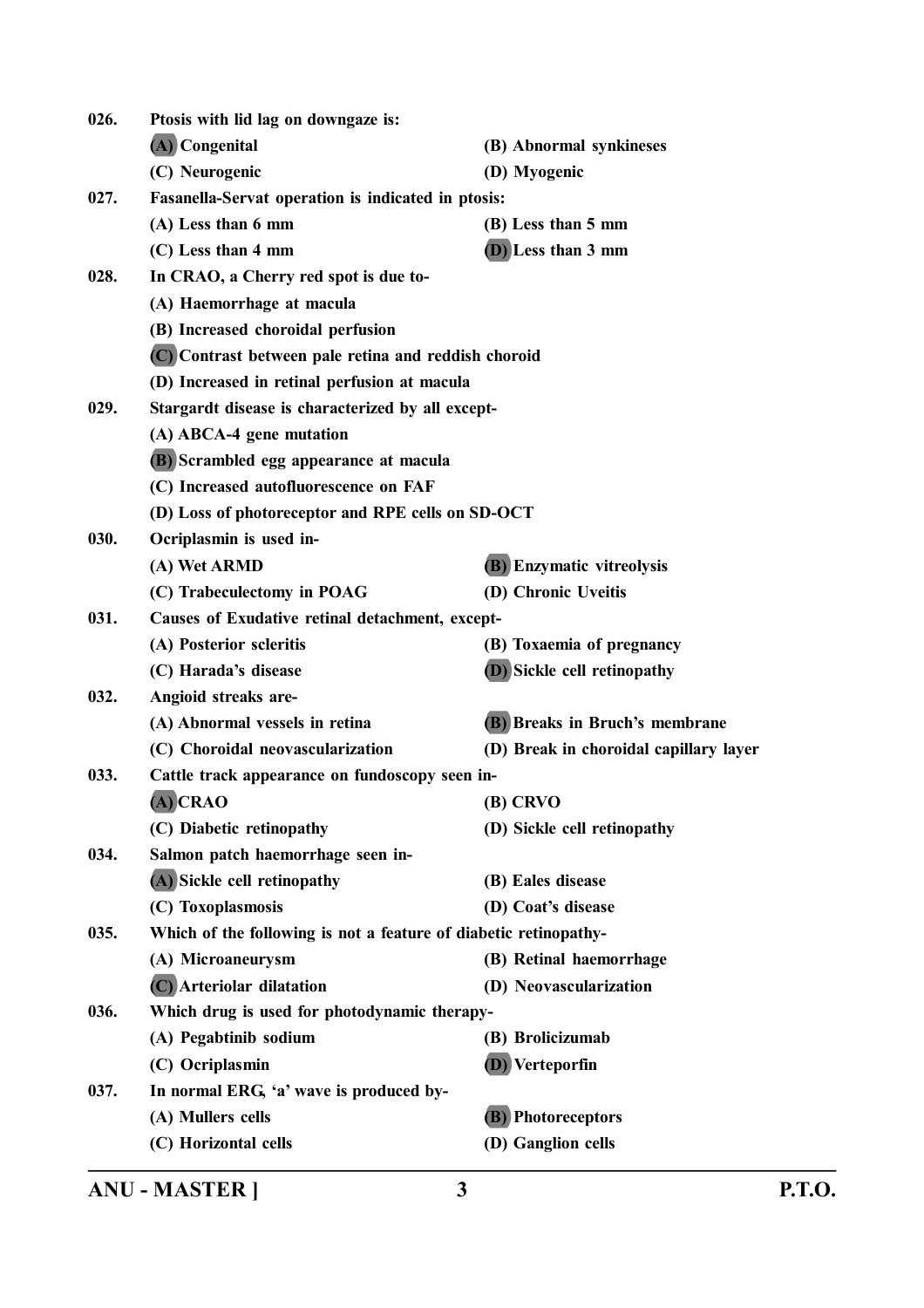| 038. | True about Retinal Angiomatosis Proliferans is-                                    |                                         |
|------|------------------------------------------------------------------------------------|-----------------------------------------|
|      | (A) Beaten bronze appearance                                                       | (B) Proliferative vitreoretinopathy     |
|      | $(C)$ Type 3 CNVM                                                                  | (D) Type of capillary hemangioma        |
| 039. | In Central serous chorioretinopathy, fluid accumulates at-                         |                                         |
|      | (A) Suprachoroidal space                                                           | <b>(B)</b> Subretinal space             |
|      | (C) At outer plexiform layer of retina                                             | (D) Subhyaloid space                    |
| 040. | All are Uveitic phase manifestations of VKH disease except-                        |                                         |
|      | (A) Iridocyclitis                                                                  | (B) Exudative retinal detachment        |
|      | (C) Sunset glow appearance                                                         | (D) Optic disc swelling                 |
| 041. | Sauce and Cheese appearance in retina seen in-                                     |                                         |
|      | (A) Sarcoidosis                                                                    | <b>(B)</b> CMV retinitis                |
|      | (C) Proliferative vitreoretinopathy                                                | (D) Behcet's disease                    |
| 042. | Uhthoff's sign is seen in-                                                         |                                         |
|      | (A) Diabetic retinopathy                                                           | <b>(B)</b> Demyelinating optic neuritis |
|      | (C) Neurofibromatosis                                                              | (D) Anaemic retinopathy                 |
| 043. | Following materials are used for Frontalis sling operation except:                 |                                         |
|      | (A) Autogenous fascia-lata                                                         | (B) Prolene                             |
|      | (C) Steel spring                                                                   | (D) Silicone                            |
| 044. | The correct description of myokymia is:                                            |                                         |
|      | (A) Involuntary, persistent and strong orbicularis spasm                           |                                         |
|      | (B) Clonic contracture of isolated orbicularis fibres                              |                                         |
|      | (C) Involuntary rhythmic contraction of orbicularis fibres                         |                                         |
|      | (D) Fibrillar twitching of some orbicularis fibre bundles near lateral canthus     |                                         |
| 045. | The commonest lid sign in ophthalmic Graves' disease is:                           |                                         |
|      | (A) von Graefe                                                                     | (B) Stellwag                            |
|      | (C) Dalrymple                                                                      | (D) Rosenbach                           |
| 046. | <b>Tylosis is:</b>                                                                 |                                         |
|      | (A) Infection of tarsal plate                                                      |                                         |
|      | (B) Scanty eye lashes                                                              |                                         |
|      | (C) Whitening of eye lashes                                                        |                                         |
|      | (D) Drooping of lid due to weight of thickened lid                                 |                                         |
| 047. | <b>Ocular feature of Down Syndrome is:</b>                                         |                                         |
|      | (A) Mongoloid slant of eyes                                                        | (B) Translucent iris                    |
|      | (C) Retinal angiomas                                                               | (D) Pulsating exophthalmos              |
| 048. | Of the following glands the accessory lacrimal gland is:                           |                                         |
|      | (A) Henle                                                                          | (B) Krause                              |
|      | $(C)$ Moll                                                                         | (D) Zeis                                |
| 049. | In Schirmer's test the filter paper is kept in the outer half of lower fornix for: |                                         |
|      | $(A)$ 1 minute                                                                     | (B) 2 minutes                           |
|      | $(C)$ 3 minutes                                                                    | $(D)$ 5 minutes                         |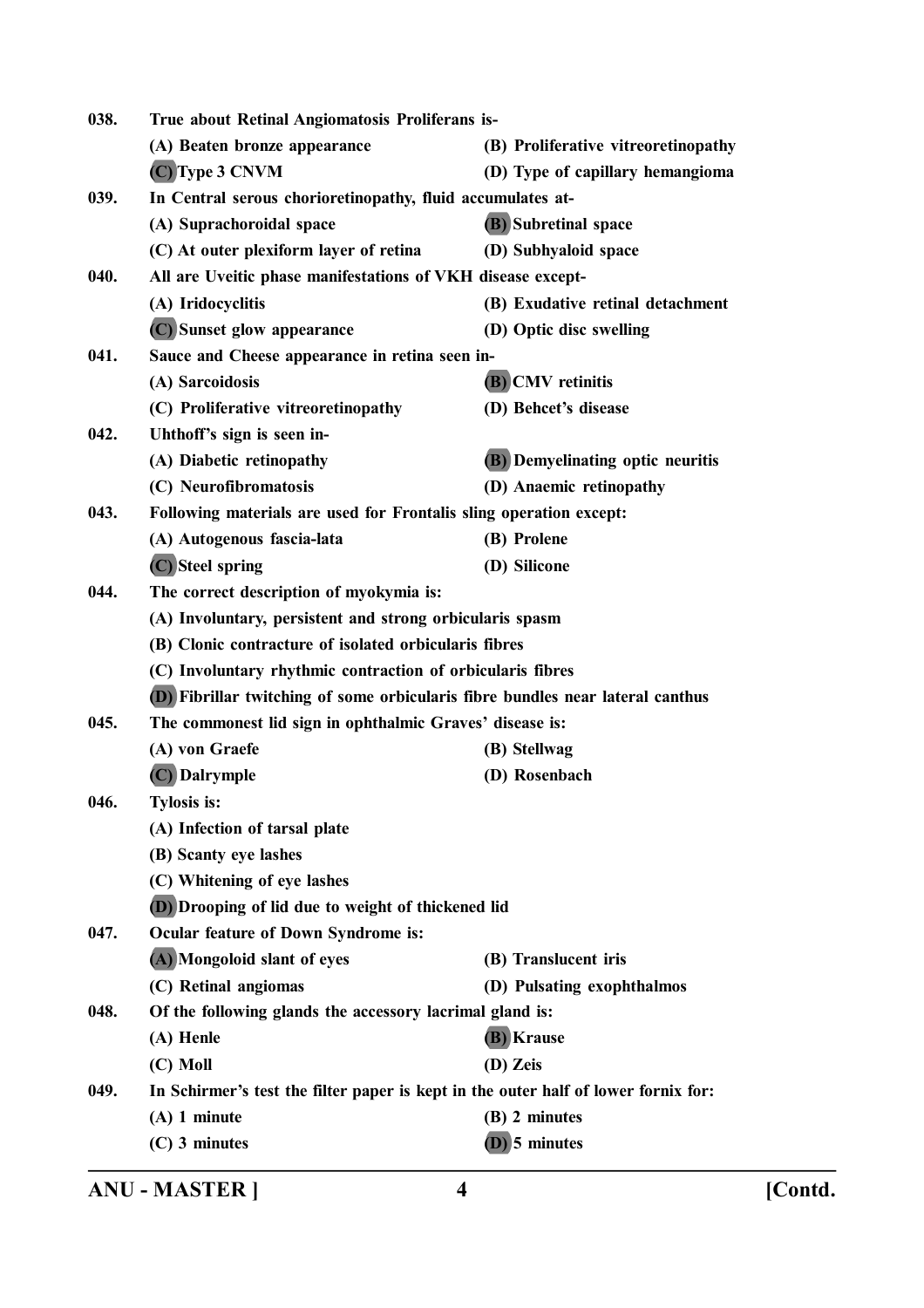| 050. | The direction of the nasolacrimal duct is:                                  |                                       |
|------|-----------------------------------------------------------------------------|---------------------------------------|
|      | (A) Downward vertically                                                     |                                       |
|      | (B) Downward, slightly laterally and posteriorly                            |                                       |
|      | (C) Downward, slightly medially and posteriorly                             |                                       |
|      | (D) Downward, slightly laterally and anteriorly                             |                                       |
| 051. | All the following affections are due to mucin deficiency in tear except:    |                                       |
|      | (A) Trachoma                                                                | (B) Stevens-Johnson syndrome          |
|      | (C) Exposure keratopathy                                                    | (D) Benign mucous membrane pemphigoid |
| 052. | Epiphora in facial palsy is due to:                                         |                                       |
|      | (A) Entropion                                                               | (B) Lagophthalmos                     |
|      | (C) Failure of lacrimal pump activity                                       | (D) Hypersecretion of tear            |
| 053. | Herbert's pits are found in:                                                |                                       |
|      | (A) Molluscum contagiosum                                                   | (B) Vernal keratoconjunctivitis       |
|      | (C) Staphylococcal conjunctivitis                                           | (D) Trachoma                          |
| 054. | All of the following can progress to Neovascular glaucoma except:-          |                                       |
|      | (A) Diabetic retinopathy                                                    | (B) CRVO                              |
|      | (C) Eales disease                                                           | <b>(D)</b> Keratoconus                |
| 055. | Treatment of choice for Congenital Glaucoma is-                             |                                       |
|      | (A) Medical                                                                 | (B) Massage                           |
|      | (C) Trabeculotomy                                                           | (D) Trabeculectomy                    |
| 056. | In Angle recession glaucoma, the most important gonioscopic sign is-        |                                       |
|      | (A) Prominence of Schwalbe's line                                           |                                       |
|      | (B) Pigmented trabecular meshwork                                           |                                       |
|      | (C) Widening of distance between schwalbe's line and trabecular meshwork    |                                       |
|      | (D) Widening of distance between scleral spur and iris root                 |                                       |
| 057. | Spaeth grading system based on all except-                                  |                                       |
|      | (A) Insertion of Iris                                                       | (B) Width of angle                    |
|      | (C) Peripheral corneal thickness                                            | (D) Iris configuration                |
| 058. | <b>Inverse Glaucoma occurs in-</b>                                          |                                       |
|      | (A) Spherophakia                                                            | (B) Lenticonus                        |
|      | (C) Subluxated lens                                                         | (D) All of the above                  |
| 059. | All are true about Pigmentary glaucoma except-                              |                                       |
|      | (A) It occurs more often in young myopic men                                |                                       |
|      | (B) Iris transillumination defects are noted                                |                                       |
|      | (C) It is associated with Krukenberg's Spindle                              |                                       |
|      | (D) The intensity of pigment deposit in the angle is related to iris colour |                                       |
| 060. | All are true about Aqueous misdirection syndrome except-                    |                                       |
|      | (A) Shallowing of both central and peripheral anterior chamber              |                                       |
|      | (B) Marked raised IOP often.                                                |                                       |
|      | (C) Usually occurs after intraocular surgery                                |                                       |
|      | (D) Worsened by mydriatics                                                  |                                       |

**ANU - MASTER ] 5 P.T.O.**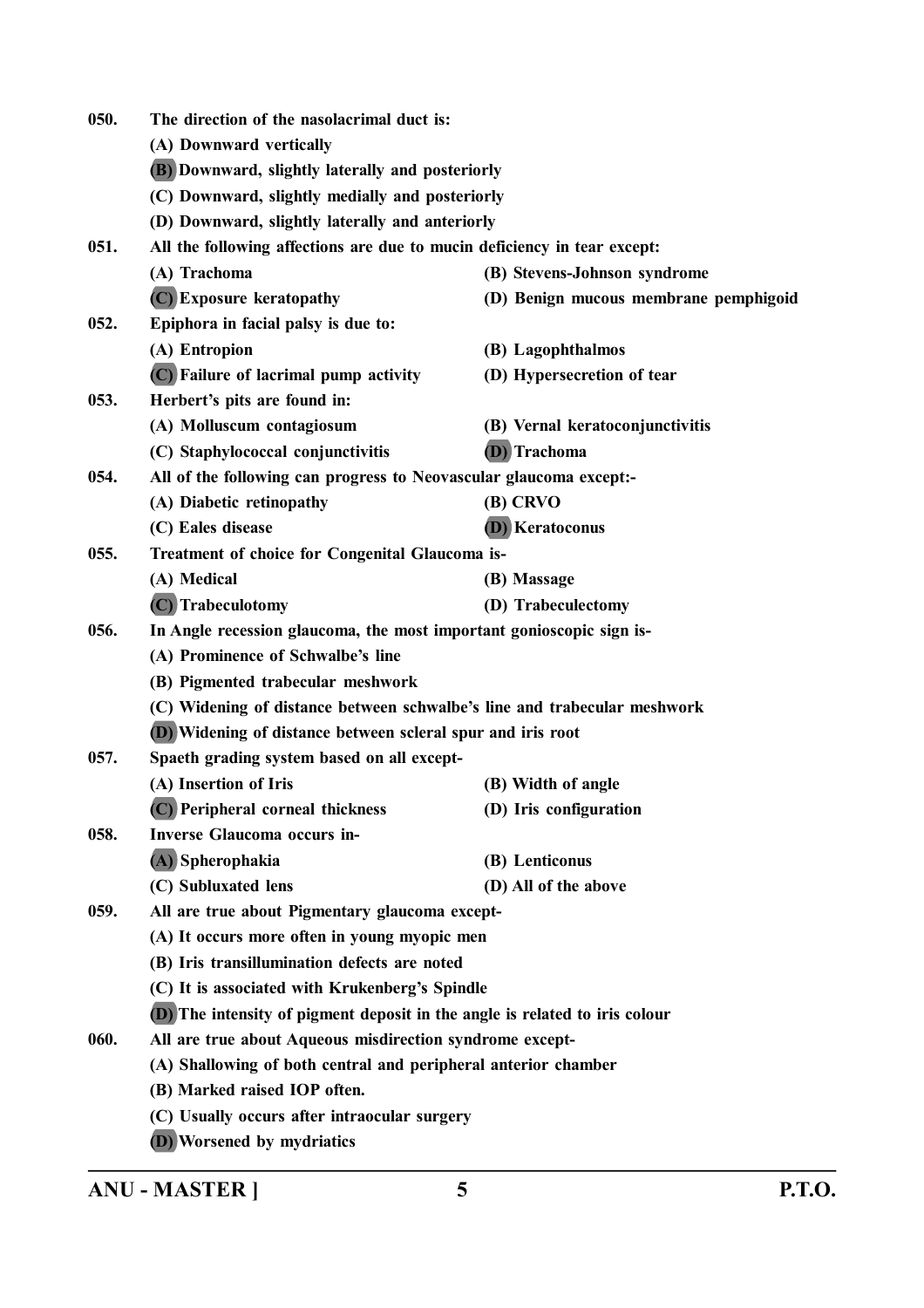| 061. | Glaucomflecken is-                                                               |                                     |
|------|----------------------------------------------------------------------------------|-------------------------------------|
|      | (A) Acute uveitis due to glaucoma                                                | (B) Lens opacity due to glaucoma    |
|      | (C) Retinal detachment due to glaucoma                                           | (D) Corneal opacity due to glaucoma |
| 062. | Argon Laser Trabeculoplasty is used in-                                          |                                     |
|      | (A) Closed angle glaucoma                                                        | (B) Primary open angle glaucoma     |
|      | (C) Neovascular glaucoma                                                         | (D) Aphakic glaucoma                |
| 063. | Intractable secondary glaucoma is seen in-                                       |                                     |
|      | (A) Diffuse iris melanoma                                                        |                                     |
|      | (B) Nodular iris melanoma                                                        |                                     |
|      | (C) Melanocytic deposits in anterior parts of iris                               |                                     |
|      | (D) Melanocytic proliferation in posterior uveal tissue                          |                                     |
| 064. | Sources of underestimation of IOP with use of Goldmann tonometer are all except- |                                     |
|      | (A) Excessive contact time                                                       | <b>(B)</b> Too much fluorescein     |
|      | (C) Corneal edema                                                                | (D) Thin cornea                     |
| 065. | Ocular hypertension is characterized by all except-                              |                                     |
|      | (A) IOP greater than or equal to 21 mm hg                                        |                                     |
|      | (B) Glaucomatous cupping of optic nerve                                          |                                     |
|      | (C) No evidence of visual field defect on perimetry                              |                                     |
|      | (D) Open angles on gonioscopy                                                    |                                     |
| 066. | Express glaucoma shunt is made of-                                               |                                     |
|      | (A) Silicon                                                                      | (B) Stainless steel                 |
|      | (C) Glass                                                                        | (D) Acrylic                         |
| 067. | Krukenberg's spindle are seen in-                                                |                                     |
|      | (A) Pseudoexfoliation glaucoma                                                   | (B) Angle closure glaucoma          |
|      | (C) Pigmentary glaucoma                                                          | (D) Angle recession glaucoma        |
| 068. | Reverse pupillary block mechanism is seen in-                                    |                                     |
|      | (A) Primary angle closure glaucoma                                               | <b>(B)</b> Pigmentary glaucoma      |
|      | (C) Steroid induced glaucoma                                                     | (D) Glaucomatocyclitic crisis       |
| 069. | Chronic open angle glaucoma secondary to rhegmatogenous retinal detachment is-   |                                     |
|      | (A) Cogan Reese syndrome                                                         | (B) Chandler's syndrome             |
|      | (C) Schwartz syndrome                                                            | (D) Axenfield-Rieger syndrome       |
| 070. | Travoprost is used in what concentration as eyedrop in treatment of glaucoma-    |                                     |
|      | $(A)$ 0.005%                                                                     | $(B) 0.004\%$                       |
|      | $(C)$ 0.05%                                                                      | (D) $0.04\%$                        |
| 071. | Periocular skin pigmentation and eyelash growth are classic side effects of -    |                                     |
|      | (A) Brinzolamide                                                                 | (B) Brimonidine                     |
|      | (C) Bimatoprost                                                                  | (D) Betaxolol                       |
| 072. | Tip of G probe (laser probe) is placed at what distance posterior to limbus-     |                                     |
|      | $(A)$ 1 mm                                                                       | $(B)$ 1.2 mm                        |
|      | $(C)$ 1.5 mm                                                                     | $(D)$ 2 mm                          |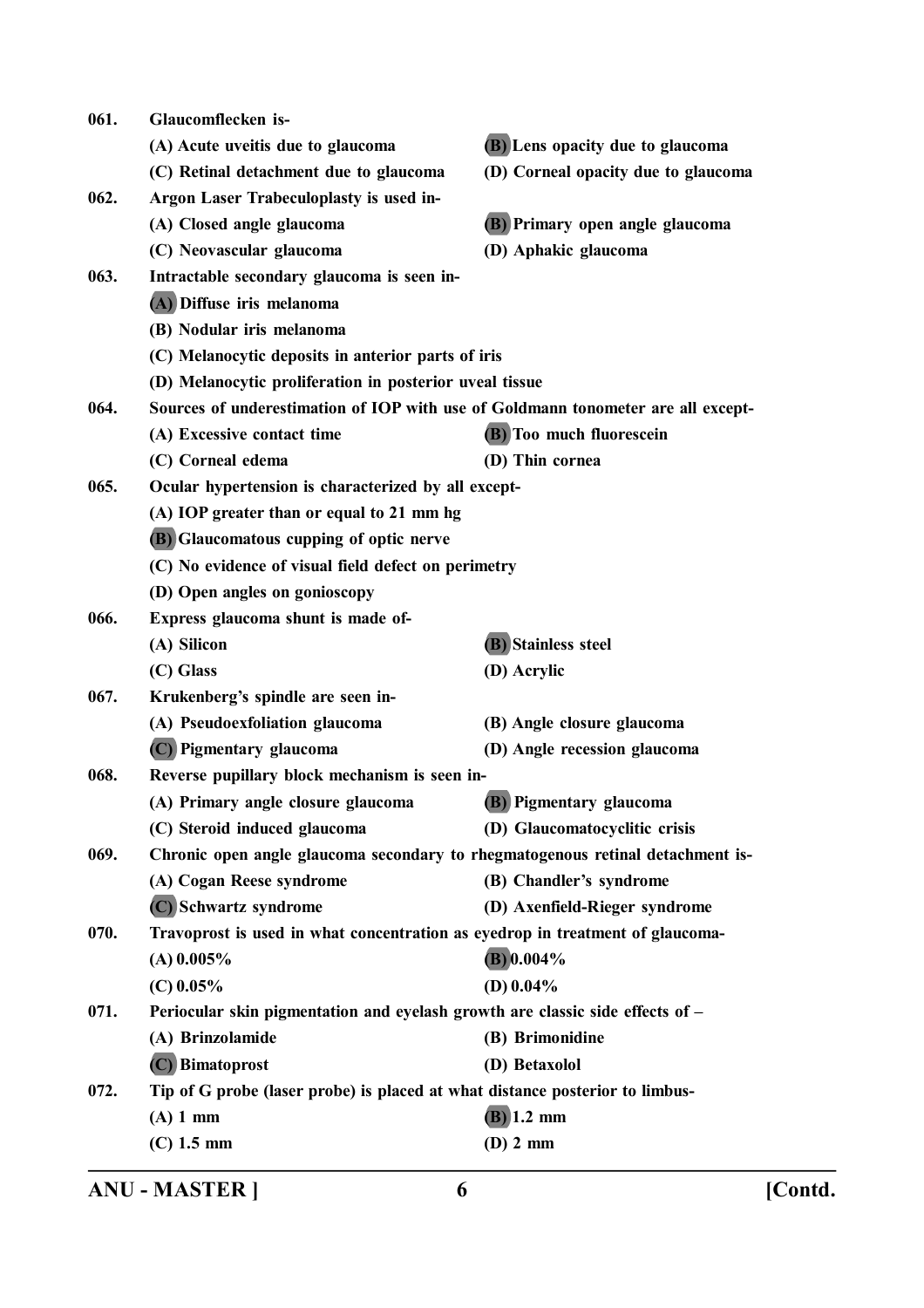| 073. | Treatment of choice in leucoma is:                                                 |                                             |
|------|------------------------------------------------------------------------------------|---------------------------------------------|
|      | (A) Keratoplasty                                                                   | (B) Optical iridectomy                      |
|      | (C) Keratectomy                                                                    | (D) Laser therapy                           |
| 074. | All the following are corneal dystrophies except:                                  |                                             |
|      | (A) Cornea guttata                                                                 | (B) Corneal verticellata                    |
|      | (C) White limbal girdle                                                            | (D) Keratoconus                             |
| 075. | Homonymous hemianopia is due to lesion at:                                         |                                             |
|      | (A) Optic tract                                                                    | (B) Optic nerve                             |
|      | (C) Optic chiasma                                                                  | (D) Retina                                  |
| 076. | All are seen in 3rd nerve palsy except:                                            |                                             |
|      | (A) Ptosis                                                                         | (B) Diplopia                                |
|      | (C) Miosis                                                                         | (D) Outwards eye deviation                  |
| 077. | Retinitis pigmentosa most commonly presents as:                                    |                                             |
|      | (A) Night blindness                                                                | (B) Diplopia                                |
|      | (C) Scotoma                                                                        | (D) Bitemporal hemianopia                   |
| 078. | The most common primarily intraocular malignancy in adults is:                     |                                             |
|      | (A) Retinoblastoma                                                                 |                                             |
|      | (B) Choroidal melanoma                                                             |                                             |
|      | (C) Squamous cell carcinoma of conjunctiva                                         |                                             |
|      | (D) Iris nevus                                                                     |                                             |
| 079. | Commotio retinae is seen in:                                                       |                                             |
|      | (A) Concussion injury                                                              | (B) Papilloedema                            |
|      | (C) Central vein thrombosis                                                        | (D) Central artery thrombosis               |
| 080. | Mydriasis is present in all the following except:                                  |                                             |
|      | (A) Third nerve lesion                                                             | (B) Pontine haemorrhage                     |
|      | (C) Datura poisoning                                                               | (D) Fourth stage of anesthesia              |
| 081. | Drug of choice for treating iridocyclitis with secondary glaucoma is:              |                                             |
|      | (A) Pilocarpine                                                                    | (B) Atropine                                |
|      | (C) Steroid                                                                        | (D) Timolol                                 |
| 082. | Iris bombe occurs following:                                                       |                                             |
|      | (A) Occlusio pupillae                                                              | (B) Seclusio pupillae                       |
|      | (C) Posterior synechia                                                             | (D) Peripheral anterior synechia            |
| 083. | The agent used in combination with pyrimethamine in treatment of toxoplasmosis is: |                                             |
|      | (A) Folinic acid                                                                   | (B) Spiramycin                              |
|      | (C) Clindamycin                                                                    | (D) Tetracycline                            |
| 084. | Sympathetic ophthalmitis is:                                                       |                                             |
|      | (A) Unilateral suppurative inflammation                                            | (B) Unilateral non-suppurative inflammation |
|      | (C) Bilateral non-suppurative inflammation (D) Bilateral suppurative inflammation  |                                             |
| 085. | The most common complication of pars planitis is:                                  |                                             |
|      | (A) Secondary glaucoma                                                             | (B) Macular degeneration                    |
|      | (C) Complicated cataract                                                           | (D) Retinal detachment                      |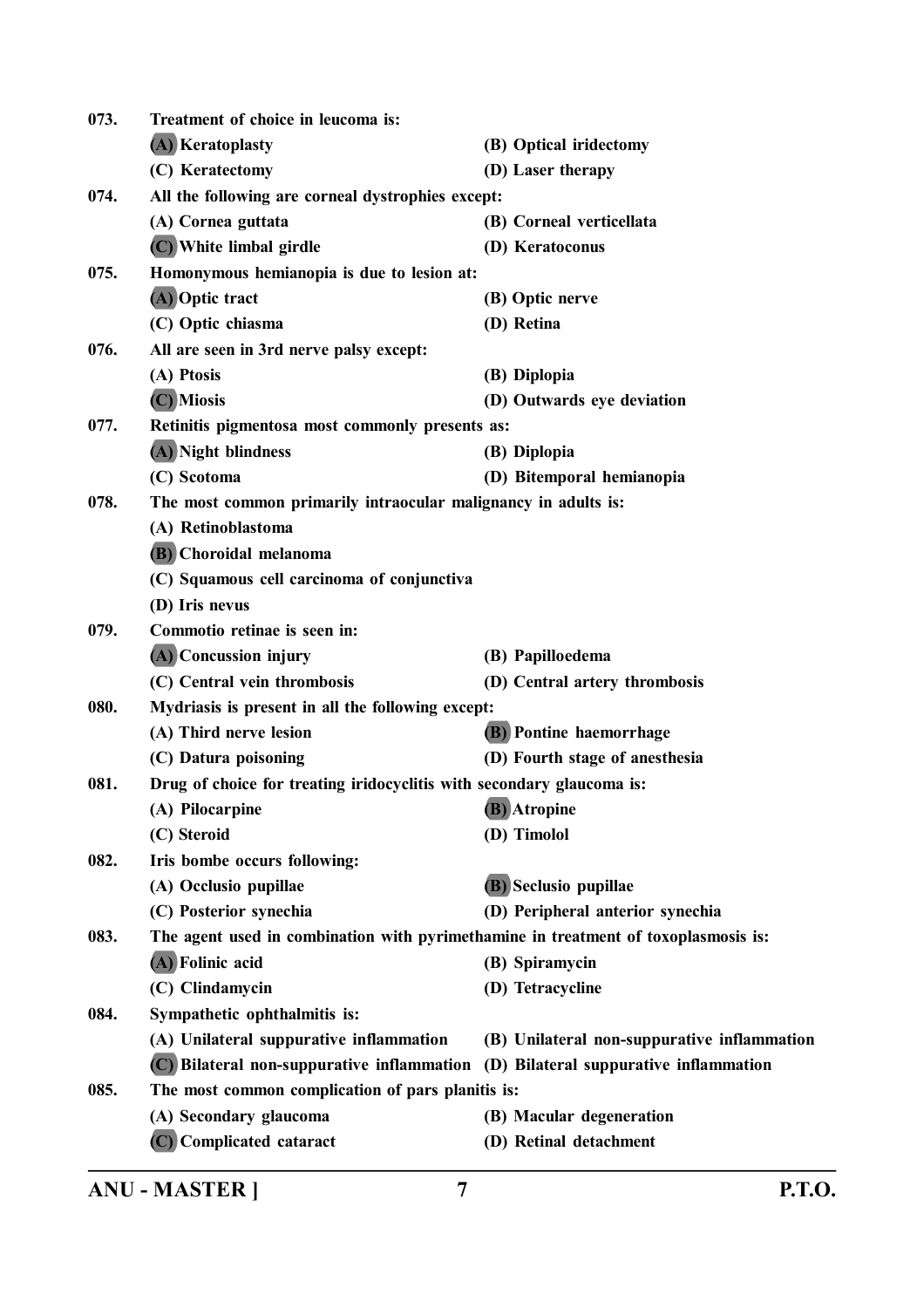| 086. | <b>Evisceration is indicated in:</b>                                         |                                               |
|------|------------------------------------------------------------------------------|-----------------------------------------------|
|      | (A) Endophthalmitis                                                          | (B) Retinoblastoma                            |
|      | (C) Severely injured blind eye                                               | (D) Painful blind eye                         |
| 087. | Scheimpflug imaging is used in evaluation of the following except:           |                                               |
|      | (A) Corneal diseases                                                         | (B) Optic nerve                               |
|      | (C) Glaucoma                                                                 | (D) Cataract                                  |
| 088. | <b>Laser used for LASIK is:</b>                                              |                                               |
|      | (A) Krypton                                                                  | (B) Argon                                     |
|      | $(C)$ Excimer                                                                | (D) Nd: YAG                                   |
| 089. | EPI-LASIK is:                                                                |                                               |
|      | (A) Separating epithelium from Bowman's membrane                             |                                               |
|      | (B) Separating endothelium from Desmet's membrane                            |                                               |
|      | (C) Separating stromal layers                                                |                                               |
|      | (D) Separating anterior capsule from lens cortex                             |                                               |
| 090. | Following are the Phakic IOLs except:                                        |                                               |
|      | (A) Anterior chamber PIOL                                                    | (B) Iris-fixated PIOL                         |
|      | (C) Posterior chamber PIOL                                                   | <b>(D)</b> Scleral-fixated PIOL               |
| 091. | PRESBY-LASIK is used to correct following condition except:                  |                                               |
|      | (A) Myopia                                                                   | (B) Aphakia                                   |
|      | (C) Presbyopia                                                               | (D) Astigmatism                               |
| 092. | Specific tests for Tuberculosis are except:                                  |                                               |
|      | (A) Western blot test                                                        | (B) Chest X-Ray                               |
|      | (C) Mantoux test                                                             | (D) QuantiFERON test                          |
| 093. | Flexner-Wintersteiner rosettes a microscopic finding is highly specific for: |                                               |
|      | (A) Hamartomas                                                               | (B) Congenital cataract                       |
|      | (C) Retinoblastoma                                                           | (D) Choroidal melanoma                        |
| 094. | Following are the macular function tests except:                             |                                               |
|      | (A) Tonometry                                                                | (B) Two-point discrimination                  |
|      | (C) Maddox rod test                                                          | (D) Photo stress test                         |
| 095. | Unilateral optic neuropathy will produce                                     |                                               |
|      | (A) Miosis                                                                   | (B) Mydriasis                                 |
|      | (C) Irregular pupil                                                          | <b>(D)</b> Relative afferent pupillary defect |
| 096. | In Worth's Four Dot Test, patient sees Two red-dots. Its interpretation is:  |                                               |
|      | (A) Right eye is blind                                                       | <b>(B)</b> Suppression of left eye            |
|      | (C) Suppression of right eye                                                 | (D) Exotropia                                 |
| 097. | Which one of the following is not ocular cause of poliosis:                  |                                               |
|      | (A) Chronic anterior blepharitis                                             | (B) Sympathetic ophthalmitis                  |
|      | (C) Idiopathic uveitis                                                       | (D) Vitiligo                                  |
| 098. | The classification of ptosis include all of the following except :           |                                               |
|      | (A) Neurogenic                                                               | (B) Aponeurotic                               |
|      | (C) Pseudoptosis                                                             | (D) Myogenic                                  |

**ANU - MASTER ] 8 [Contd.**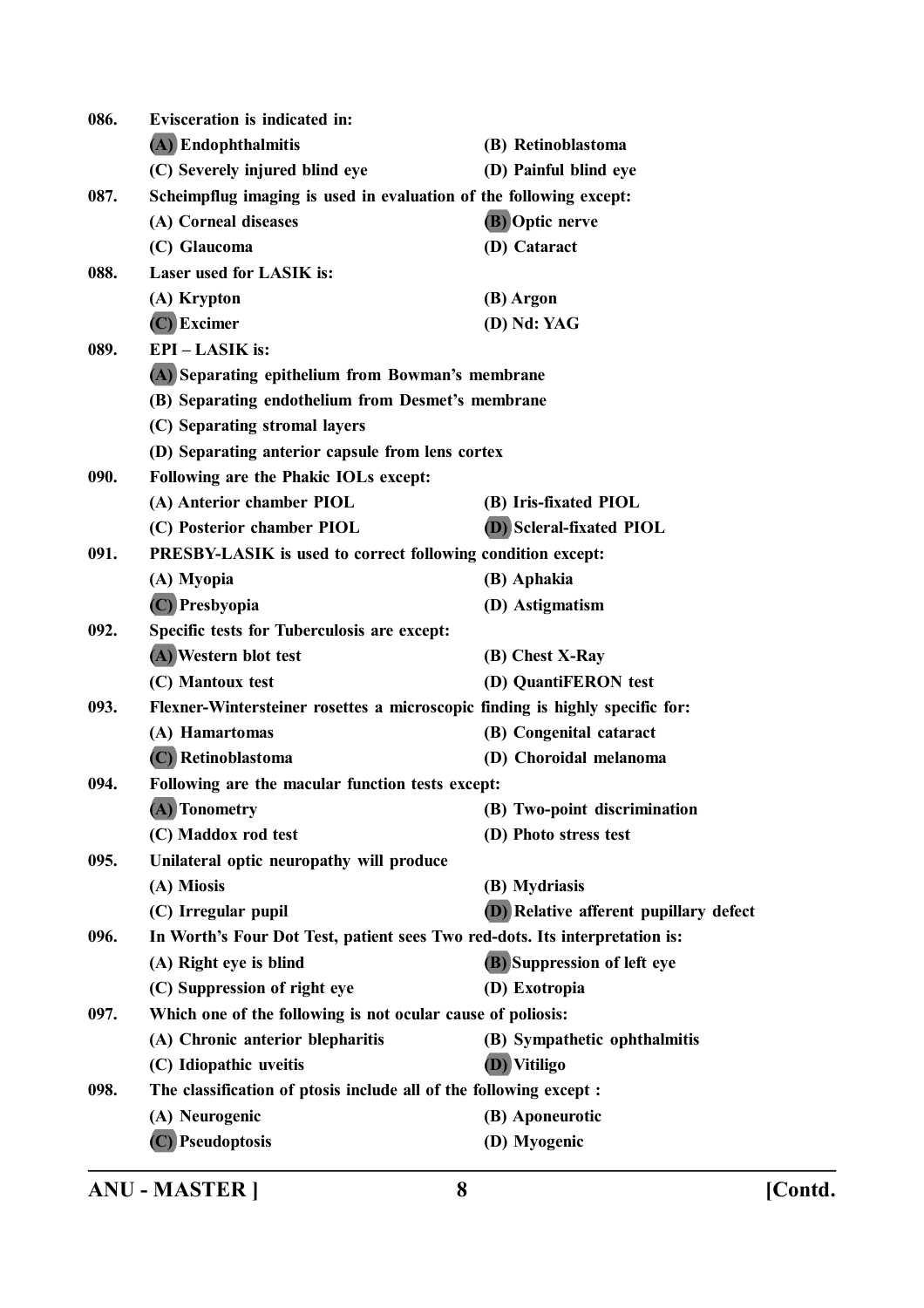| 099.        | Lid retraction correction include all the following procedures except:        |                                                                                                |  |
|-------------|-------------------------------------------------------------------------------|------------------------------------------------------------------------------------------------|--|
|             | (A) Mullerotomy                                                               | <b>(B)</b> Radiotherapy                                                                        |  |
|             | (C) Recession of lower lid retractors                                         | (D) Botulinum toxin injection                                                                  |  |
| <b>100.</b> | Following are the complications of Nd: Yag laser capsulotomy except:          |                                                                                                |  |
|             | (A) Damage to the IOL                                                         | $(B)$ CME                                                                                      |  |
|             | (C) Tractional RD                                                             | (D) IOP elevation                                                                              |  |
| 101.        | Causes of heterochromiairidis (hypochromic type) all true expect:             |                                                                                                |  |
|             | (A) Idiopathic congenital                                                     | (B) Horner syndrome, particularly if congenital                                                |  |
|             | (C) Waardenburg syndrome                                                      | (D) Sturge-Weber syndrome                                                                      |  |
| 102.        | Neovascular glaucoma occurs after ischemic CRAO in intervals from:            |                                                                                                |  |
|             | (A) 2 weeks to 2 years                                                        | (B) 4 weeks to 2 years                                                                         |  |
|             | (C) 1 week to 2 years                                                         | (D) 4 weeks to 4 years                                                                         |  |
| 103.        | The colour of fluorescein staining in corneal ulcer is:                       |                                                                                                |  |
|             | (A) Yellow                                                                    | (B) Blue                                                                                       |  |
|             | (C) Green                                                                     | (D) Royal blue                                                                                 |  |
| 104.        | Optic disc drusen typically demonstrate all of the following features except: |                                                                                                |  |
|             | (A) Arcuate visual field defects                                              |                                                                                                |  |
|             | (B) High reflective signal on B-scan ultrasonography                          |                                                                                                |  |
|             | (C) Visual acuity loss                                                        |                                                                                                |  |
|             | (D) Optic disc elevation and blurred margins                                  |                                                                                                |  |
| 105.        | All of the following are common causes of transient visual loss except:       |                                                                                                |  |
|             | (A) Nonarteretic ischemic optic neuropathy (B) Migraine                       |                                                                                                |  |
|             | (C) Giant cell arteritis                                                      | (D) Pseudotumor cerebri                                                                        |  |
| 106.        | Two tumors commonly associated with so-called masquerade syndrome are:        |                                                                                                |  |
|             | (A) Conjunctival lymphoma, choroidal melanoma                                 |                                                                                                |  |
|             | (B) Conjunctival lymphoma, intraocular lymphoma                               |                                                                                                |  |
|             | (C) Eyelid sebaceous carcinoma, intraocular lymphoma                          |                                                                                                |  |
|             | (D) Basal cell carcinoma, retinoblastoma                                      |                                                                                                |  |
| 107.        |                                                                               | All of the following are risk factors for cystoid macular edema after cataract surgery except: |  |
|             | (A) diabetes mellitus                                                         |                                                                                                |  |
|             | (B) flexible open-loop anterior chamber IOL implantation                      |                                                                                                |  |
|             | (C) ruptured posterior capsule                                                |                                                                                                |  |
|             | (D) vitreous loss                                                             |                                                                                                |  |
| 108.        | with alcohol:                                                                 | Which of the following viruses is transmissible even after medical instrumentation is cleaned  |  |
|             | (A) Herpes simplex virus                                                      | (B) Adenovirus                                                                                 |  |
|             | (C) Human immunodeficiency virus                                              | (D) Epstein-Barr Virus                                                                         |  |
| 109.        | Parasympathetic fibres destined for the pupil reside in the:                  |                                                                                                |  |
|             | (A) medulla                                                                   | (B) medial portion of CN III                                                                   |  |
|             | (C) posterior communicating artery                                            | (D) pons                                                                                       |  |
|             |                                                                               |                                                                                                |  |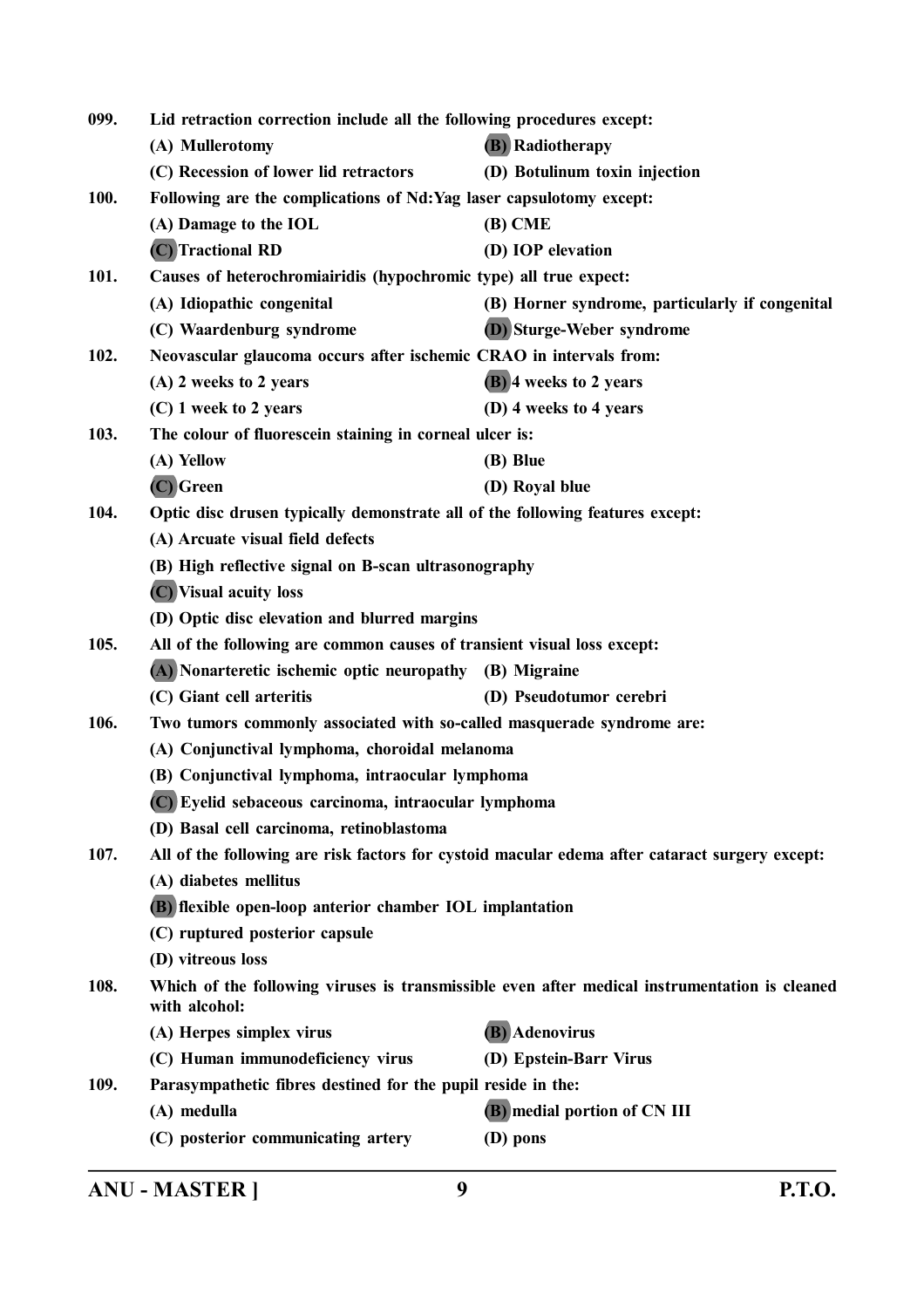| <b>110.</b> | Which of the following is a true basement membrane?                                   |                                                                                              |
|-------------|---------------------------------------------------------------------------------------|----------------------------------------------------------------------------------------------|
|             | (A) Bowman's layer                                                                    | (B) Zonules of Zinn                                                                          |
|             | (C) Descemet's membrane                                                               | (D) Anterior border layer of iris                                                            |
| 111.        |                                                                                       | Which of the following nerves does not enter the orbit through the superior orbital fissure? |
|             | $(A)$ CN II                                                                           | $(B)$ CN III                                                                                 |
|             | (C) CN IV                                                                             | (D) CN VI                                                                                    |
| 112.        | Reiter syndrome is associated with all except which of the following?                 |                                                                                              |
|             | (A) Nonspecific urethritis                                                            | (B) Poly arthritis                                                                           |
|             | (C) Conjunctivitis                                                                    | <b>(D)</b> Ankylosing spondylitis                                                            |
| 113.        | Vision loss in Riley-Day syndrome is most often due to?                               |                                                                                              |
|             | (A) cataracts                                                                         | (B) optic nerve hypoplasia                                                                   |
|             | (C) amblyopia                                                                         | (D) corneal scarring                                                                         |
| 114.        | "Morning glory" sign is seen in MRI of patients with?                                 |                                                                                              |
|             | (A) Retinoblastoma                                                                    | <b>(B)</b> Progressive Supranuclear palsy                                                    |
|             | (C) Multiple sclerosis                                                                | (D) Retinal coloboma                                                                         |
| 115.        | In which of the following conditions bilateral inferior subluxation of lense is seen? |                                                                                              |
|             | (A) Ocular trauma                                                                     | (B) Marfan's syndrome                                                                        |
|             | (C) Homocystinuria                                                                    | (D) Hyperlysinemia                                                                           |
| 116.        | FALSE regarding phthisis bulbi is?                                                    |                                                                                              |
|             | (A) Calcification of the lens                                                         | (B) Thickened sclera                                                                         |
|             | (C) Size of the globe is reduced                                                      | (D) I.O.P is increased                                                                       |
| 117.        | <b>Retinoscopy is?</b>                                                                |                                                                                              |
|             | (A) Visualization of retina alone                                                     |                                                                                              |
|             | (B) Visualization of retina and all other posterior segment contents                  |                                                                                              |
|             | (C) Objective measurement of the refractive error of patient                          |                                                                                              |
|             | (D) Subjective measurement of the refractive error of patient                         |                                                                                              |
| 118.        | Corneal nerves are NOT enlarged in                                                    |                                                                                              |
|             | (A) Keratoconus                                                                       | (B) Leprosy                                                                                  |
|             | (C) Herpes simplex keratitis                                                          | (D) Neurofibromatosis                                                                        |
| 119.        | Image produced by Indirect ophthalmoscopy is?                                         |                                                                                              |
|             | (A) Virtual, erect                                                                    | (B) Virtual, inverted                                                                        |
|             | (C) Real, erect                                                                       | (D) Real, inverted                                                                           |
| 120.        | Phlyctenular Conjunctivitis is due to:                                                |                                                                                              |
|             | (A) Endogenous allergy                                                                | (B) Exogenous allergy                                                                        |
|             | (C) Degeneration                                                                      | (D) None of the above                                                                        |
| 121.        | Which of the following organism can penetrate intact corneal epithelium?              |                                                                                              |
|             | (A) Streptococcus pyogenes                                                            | (B) Staphylococcus aureus                                                                    |
|             | (C) Pseudomonas pyocyanea                                                             | (D) Corynebacterium diphtheriae                                                              |
| 122.        | Bandage of the eye is contraindicated in:                                             |                                                                                              |
|             | (A) Corneal abrasion                                                                  | (B) Bacterial corneal ulcer                                                                  |
|             | (C) Mucopurulent conjunctivitis                                                       | (D) After glaucoma surgery                                                                   |
|             |                                                                                       |                                                                                              |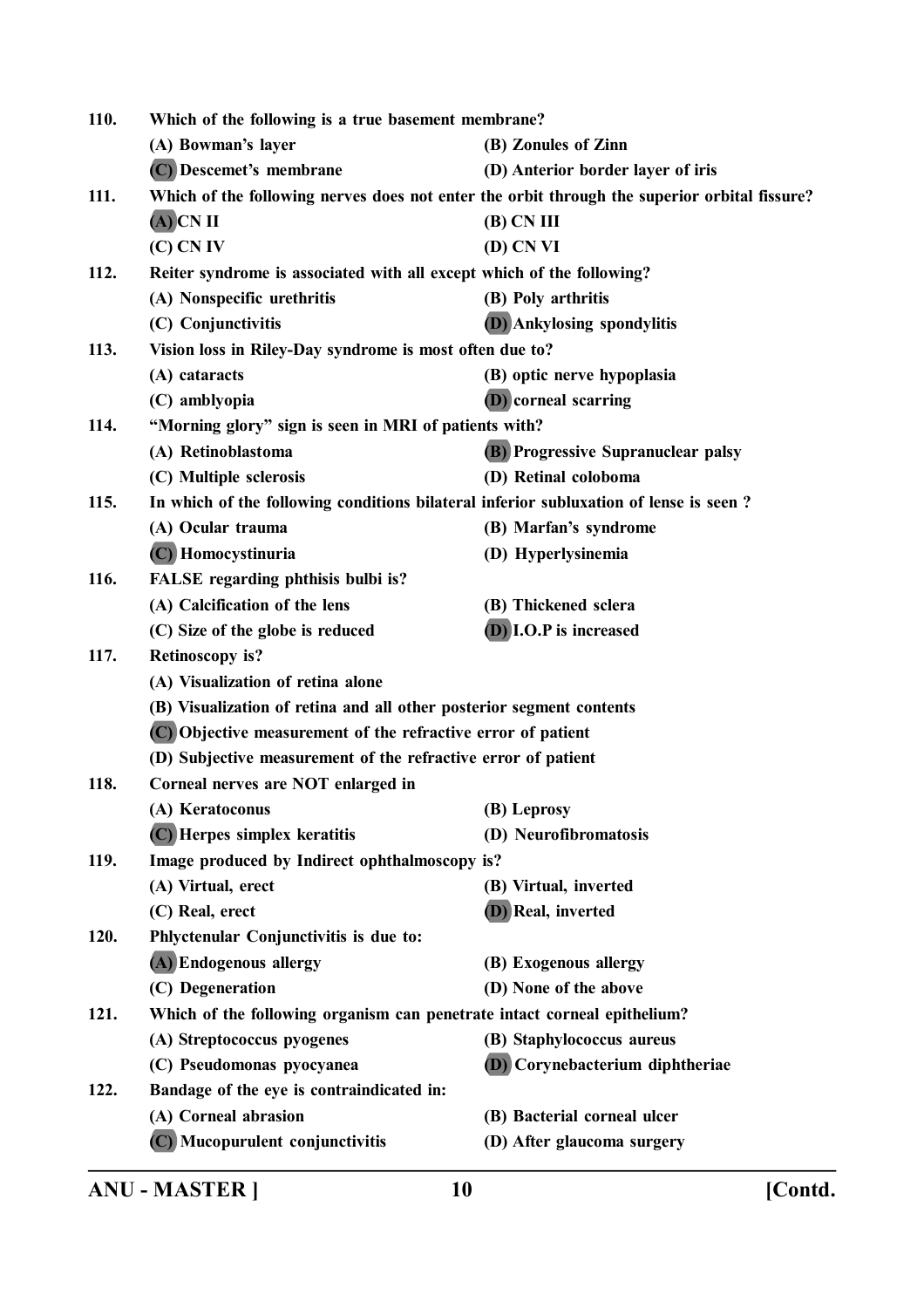| 123. | Tranta's nodules are seen in:                                                   |                                    |
|------|---------------------------------------------------------------------------------|------------------------------------|
|      | (A) Blepharoconjunctivitis                                                      | <b>(B)</b> Vernal conjunctivitis   |
|      | (C) Phlyctenular conjunctivitis                                                 | (D) Herpetic keratitis             |
| 124. | <b>Marcus Gunn Pupil indicates disease of:</b>                                  |                                    |
|      | $(A)$ Lens                                                                      | (B) Sclera                         |
|      | (C) Retina                                                                      | <b>(D)</b> Optic nerve             |
| 125. | The only extraocular muscle which does not arise from the apex of the orbit is: |                                    |
|      | (A) Superior rectus                                                             | (B) Superior oblique               |
|      | (C) Inferior oblique                                                            | (D) Inferior rectus                |
| 126. | Dilator pupillae is supplied by:                                                |                                    |
|      | (A) Postganglionic sympathetic from cervical plexus                             |                                    |
|      | (B) Preganglionic sympathetic from cervical plexus                              |                                    |
|      | (C) III Nerve                                                                   |                                    |
|      | (D) Postganglionic sympathetic fibres form V nerve.                             |                                    |
| 127. | Sudden loss of unilateral vision and pain on movement is seen in:               |                                    |
|      | (A) Diabetes mellitus                                                           | <b>(B)</b> Retrobulbar neuritis    |
|      | (C) Hypertension                                                                | (D) Third nerve palsy              |
| 128. | Following are avascular except:                                                 |                                    |
|      | (A) Cornea                                                                      | (B) Sclera                         |
|      | (C) Vitreous                                                                    | (D) Lens                           |
| 129. | Consecutive optic atrophy is secondary to:                                      |                                    |
|      | (A) Papilloedema                                                                | (B) Papillitis                     |
|      | (C) Diseases of retina and choroid                                              | (D) Glaucoma                       |
| 130. | In acute angle closure glaucoma the pupil is:                                   |                                    |
|      | (A) Rounded, nonreactive and dilated                                            | (B) Pin point constricted          |
|      | (C) Vertically oval, dilated, nonreactive                                       | (D) Normal sized, reactive         |
| 131. | Vossius ring is iris pigments deposited on:                                     |                                    |
|      | (A) Posterior surface of the cornea                                             | (B) Anterior surface of the lens   |
|      | (C) Angle of the anterior chamber                                               | (D) Posterior surface of the lens  |
| 132. | The sure sign of scleral rupture is:                                            |                                    |
|      | (A) Shallow anterior chamber                                                    | (B) Decreased visual acuity        |
|      | (C) Prolapsed intraocular contents                                              | (D) Hypotony                       |
| 133. | The primary treatment of dacryocystitis in infant, should be:                   |                                    |
|      | (A) Syringing                                                                   | (B) Antibiotics and massage        |
|      | (C) Dacryocystectomy                                                            | (D) Dacryocystorhinostomy          |
| 134. | Accommodation is maximum in:                                                    |                                    |
|      | (A) Adulthood                                                                   | (B) Childhood                      |
|      | (C) Middle age                                                                  | (D) Old age                        |
| 135. | A refractive error of $+2.00 +2.00 \times 180$ would be classified as:          |                                    |
|      | (A) Mixed astigmatism                                                           | (B) Compound hyperopic astigmatism |
|      | (C) Compound myopic astigmatism                                                 | (D) Simple hyperopic astigmatism   |
|      |                                                                                 |                                    |

**ANU - MASTER ] 11 P.T.O.**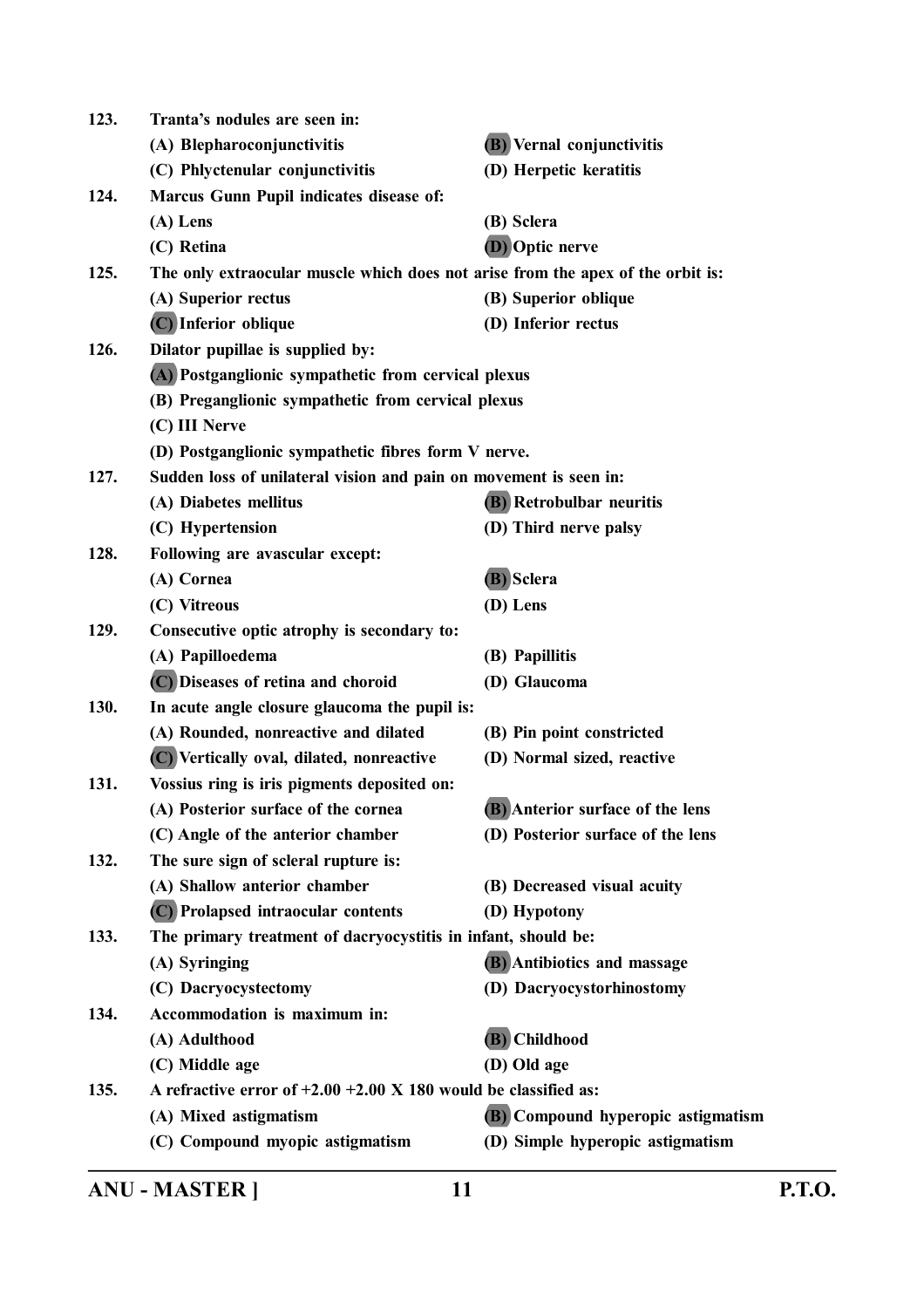| 136. |                                                                          | The most accurate method of measuring IOP is:                                           |  |
|------|--------------------------------------------------------------------------|-----------------------------------------------------------------------------------------|--|
|      | (A) Digital                                                              | <b>(B)</b> Applanation                                                                  |  |
|      | (C) Air-puff non-contact tonometer                                       | (D) Gonioscopy                                                                          |  |
| 137. | The clinical features of symblepharon include:                           |                                                                                         |  |
|      | (A) Ectropion                                                            | <b>(B)</b> Lagophthalmos                                                                |  |
|      | (C) Chalazion                                                            | (D) Xanthelasma                                                                         |  |
| 138. | Following injury to the exiting eye, sympathetic ophthalmitis begins in: |                                                                                         |  |
|      | $(A)$ In 4-6 days                                                        | $(B)$ In 4-6 weeks                                                                      |  |
|      | $(C)$ In 8-12 weeks                                                      | (D) After 12 weeks                                                                      |  |
| 139. | Paralytic ectropion occurs in:                                           |                                                                                         |  |
|      | (A) Third never paralysis                                                | (B) Trigeminal never paralysis                                                          |  |
|      | (C) Facial never paralysis                                               | (D) Trochlear never paralysis                                                           |  |
| 140. |                                                                          | WHO definition of blindness is a visual acuity in the better eye equal to or less than: |  |
|      | $(A)$ 3/60                                                               | $(B)$ 4/60                                                                              |  |
|      | $(C)$ 5/60                                                               | (D) $6/60$                                                                              |  |
| 141. | Temporal lobe tumours may produce:                                       |                                                                                         |  |
|      | (A) Crossed upper quadrantanopia                                         | (B) Crossed lower quadrantanopia                                                        |  |
|      | (C) Uncrossed upper quadrantanopia                                       | (D) Uncrossed lower quadrantanopia                                                      |  |
| 142. | Which drug causes bull's eye macula:                                     |                                                                                         |  |
|      | (A) Phenytoin                                                            | (B) Chloroquine                                                                         |  |
|      | (C) Steroids                                                             | (D) Ethambutol                                                                          |  |
| 143. | Toxic amblyopia is produced by:                                          |                                                                                         |  |
|      | (A) Isonicotinic hydrazide (INH)                                         | (B) Rifampicin                                                                          |  |
|      | (C) Ethambutol                                                           | (D) Pyrazinamide                                                                        |  |
| 144. | The presence of Kayser-Fleischer ring is pathognomonic of:               |                                                                                         |  |
|      | (A) Keratoconus                                                          | (B) Lowe's syndrome                                                                     |  |
|      | (C) Wilson's disease                                                     | (D) Albinism                                                                            |  |
| 145. | Internal ophthalmoplegia is seen in:                                     |                                                                                         |  |
|      | (A) Migraine                                                             | (B) Diabetes                                                                            |  |
|      | (C) Ethambutol toxicity                                                  | (D) All of the above                                                                    |  |
| 146. | <b>Intravenous dose of Mannitol is:</b>                                  |                                                                                         |  |
|      | $(A)$ 1–2 g/kg body weight of 20% solution in water                      |                                                                                         |  |
|      | (B) 3-4 g/kg body weight of 20% solution in water                        |                                                                                         |  |
|      | (C) 5-7 g/kg body weight of 20% solution in water                        |                                                                                         |  |
|      | (D) 8-10 g/kg body weight of 20% solution in water                       |                                                                                         |  |
| 147. | Best method of detection of retained glass intraocular foreign body is:  |                                                                                         |  |
|      | $(A)$ CT scan                                                            | (B) Radiography                                                                         |  |
|      | (C) Ultrasonography                                                      | (D) Tonography                                                                          |  |
| 148. | In sympathetic ophthalmitis, Dalen-Fuchs nodules are formed on the:      |                                                                                         |  |
|      | $(A)$ Iris                                                               | (B) Ciliary body                                                                        |  |
|      | $(C)$ Choroid                                                            | (D) All of the above                                                                    |  |

**ANU - MASTER ] 12 [Contd.**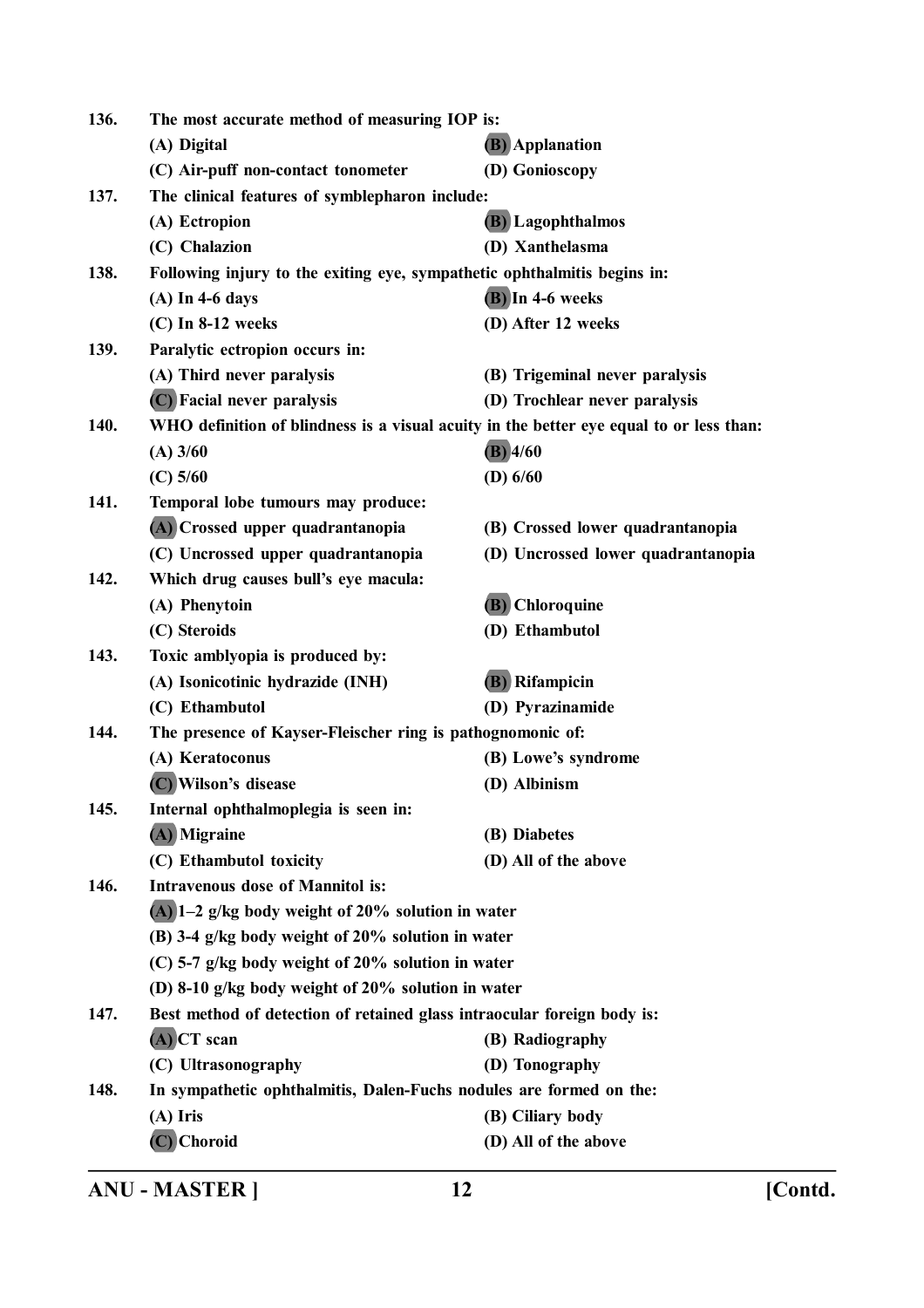| 149. | The most common cause of pulsating exophthalmos is:                                   |                                                |
|------|---------------------------------------------------------------------------------------|------------------------------------------------|
|      | (A) Orbital varices                                                                   | (B) Neurofibromatosis                          |
|      | (C) Cavernous haemangioma                                                             | <b>(D)</b> Carotico-cavernous fistula          |
| 150. | Dalrymple's sign of ocular Graves' disease refers to:                                 |                                                |
|      | (A) Retraction of the upper lid                                                       | (B) Retraction of the upper lid                |
|      | (C) Lid lag                                                                           | (D) Proptosis                                  |
| 151. | Intermittent proptosis is a sign of:                                                  |                                                |
|      | (A) Pseudotumour                                                                      | (B) Carotico-cavernous fistula                 |
|      | (C) Capillary haemangioma                                                             | <b>(D)</b> Orbital varices                     |
| 152. | Normal pH of tears is:                                                                |                                                |
|      | $(A)$ 5.7                                                                             | (B) 6.7                                        |
|      | (C) 7.5                                                                               | (D) 7.9                                        |
| 153. | Crocodile tears are seen in:                                                          |                                                |
|      | (A) Frey's syndrome                                                                   | (B) Conjunctivitis                             |
|      | (C) Lacrimal tumour                                                                   | <b>(D)</b> Abnormal Seventh nerve regeneration |
| 154. | Innermost stratum of tear film is:                                                    |                                                |
|      | (A) Mucus layer                                                                       | (B) Aqueous layer                              |
|      | (C) Oily layer                                                                        | (D) None of the above                          |
| 155. | Ptosis with lid lag is seen in:                                                       |                                                |
|      | (A) Traumatic ptosis                                                                  | (B) Myogenic ptosis                            |
|      | (C) Synkinesis                                                                        | <b>(D)</b> Congenital ptosis                   |
| 156. | Of the following conditions most painful is:                                          |                                                |
|      | (A) Stye                                                                              | (B) Hordeolum internum                         |
|      | (C) Ulcerative blepharitis                                                            | (D) Inflammation of gland of Moll              |
| 157. | Hirschberg test is used to detect:                                                    |                                                |
|      | $(A)$ Squint                                                                          | (B) Field defects                              |
|      | (C) Glaucoma                                                                          | (D) Optic atrophy                              |
| 158. | Elevators of the eye are:                                                             |                                                |
|      | $(A)$ SR and IO                                                                       | (B) IO and SO                                  |
|      | $(C)$ IR and SR                                                                       | (D) SO and SR                                  |
| 159. | The common cause of bilateral internuclear ophthalmoplegia is:                        |                                                |
|      | (A) Multiple sclerosis                                                                | (B) Lead toxicity                              |
|      | (C) Diphtheria                                                                        | (D) Diabetes mellitus                          |
| 160. | Secondary deviation of the eye is based on the following law:                         |                                                |
|      | $(A)$ Hering's                                                                        | (B) Listing's                                  |
|      | (C) Donder's                                                                          | (D) Sherrington's                              |
| 161. | Pseudo-exotropia is associated with:                                                  |                                                |
|      | (A) Prominent epicanthal fold                                                         | (B) Positive angle kappa                       |
|      | (C) Negative angle kappa                                                              | (D) None of the above                          |
| 162. | Which of the following is not a point of firm attachment between the sclera and uvea? |                                                |
|      | (A) Ora serrata                                                                       | (B) Scleral spur                               |
|      | (C) Internal ostia of vortex veins                                                    | (D) Peripapillary tissue                       |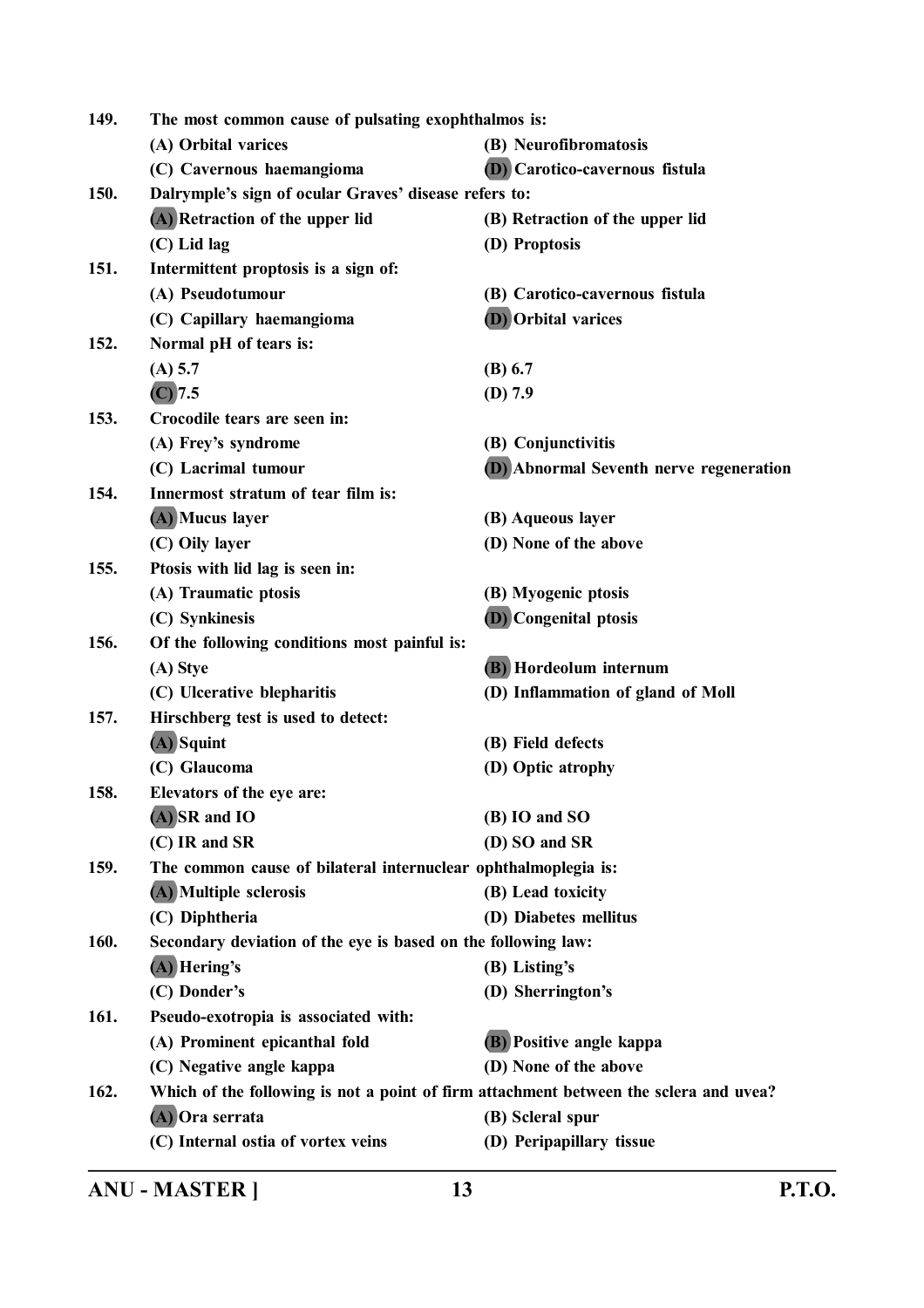| 163. | Which of the following signs is most likely to be present in a patient with Graves ophthalmopathy?                      |                                                                                              |  |
|------|-------------------------------------------------------------------------------------------------------------------------|----------------------------------------------------------------------------------------------|--|
|      | (A) Exophthalmos                                                                                                        | (B) External ophthalmoplegia                                                                 |  |
|      | (C) Eyelid Retraction                                                                                                   | (D) Optic neuropathy                                                                         |  |
| 164. | The average normal corneal thickness is?                                                                                |                                                                                              |  |
|      | $(A)$ 520 $\mu$ m                                                                                                       | $(B)$ 540 µm                                                                                 |  |
|      | $(C)$ 560 $\mu$ m                                                                                                       | (D) $580 \mu m$                                                                              |  |
| 165. | Congenital anterior chamber anomalies include all of the follow except:                                                 |                                                                                              |  |
|      | (A) posterior embryotoxon                                                                                               | (B) axenfeld-Rieger syndrome                                                                 |  |
|      | (C) posterior keratoconus                                                                                               | (D) iris colomboas                                                                           |  |
| 166. | Which of the following statements about pleomorphic adenoma of the lacrimal gland is false?                             |                                                                                              |  |
|      | (A) It can recur in a diffuse manner                                                                                    |                                                                                              |  |
|      | (B) It can transform to a malignant tumour if present long enough.                                                      |                                                                                              |  |
|      |                                                                                                                         | (C) Recurrences can transform to malignancy                                                  |  |
|      | (D) It can resolve spontaneously                                                                                        |                                                                                              |  |
| 167. | What is the retinal magnification of an eye with a refractive error of +5D when viewed with a<br>direct ophthalmoscope? |                                                                                              |  |
|      | $(A)$ 13.75x                                                                                                            | (B) 15.00x                                                                                   |  |
|      | $(C)$ 10.75x                                                                                                            | (D) $5.00x$                                                                                  |  |
| 168. | Which of the follow is most useful in distinguishing the cause of anisocoria that is greater in<br>dark than in light?  |                                                                                              |  |
|      | $(A)$ Cocaine 10 %                                                                                                      | (B) Pilocarpine 0.1%                                                                         |  |
|      | (C) Pilocarpine 1%                                                                                                      | (D) Pilocarpine 2.5%                                                                         |  |
| 169. |                                                                                                                         | All of the following conditions have a characteristic anterior-segment finding except:       |  |
|      | (A) Sickle cell disease                                                                                                 | (B) Marfan syndrome                                                                          |  |
|      | (C) Galactosemia                                                                                                        | (D) Wilson disease                                                                           |  |
| 170. | The superior transverse ligament is also referred to as?                                                                |                                                                                              |  |
|      | (A) Lockwood's ligament                                                                                                 | (B) Sommerring's ligament                                                                    |  |
|      | (C) The ROOF                                                                                                            | (D) Whitnall's ligament                                                                      |  |
| 171. | Which of the following uveitic syndromes is least likely to require topical corticosteroid<br>management?               |                                                                                              |  |
|      | (A) Sarcoidosis                                                                                                         | (B) Juvenile rheumatoid arthritis                                                            |  |
|      | (C) Fuch's heterochromic iridocyclitis                                                                                  | (D) Reiter syndrome                                                                          |  |
| 172. |                                                                                                                         | Which eye movement disorder is most commonly seen in patients with paraneoplastic syndromes? |  |
|      | (A) Downbeat nystagmus                                                                                                  | (B) Upbeat nystagmus                                                                         |  |
|      | (C) Superior oblique myokymia                                                                                           | (D) Opsoclonus                                                                               |  |
| 173. | Goldmann tonometry:                                                                                                     |                                                                                              |  |
|      | (A) is not affected by alteration in scleral rigidity                                                                   |                                                                                              |  |
|      | (B) is unaffected by laser in situ keratomileusis (LASIK)                                                               |                                                                                              |  |
|      | (C) may give an artificially high IOP measurement with increased central corneal thickness                              |                                                                                              |  |
|      | (D) may give pressure measurements taken over a corneal scar that are falsely low                                       |                                                                                              |  |
|      |                                                                                                                         |                                                                                              |  |

**ANU - MASTER ] 14 [Contd.**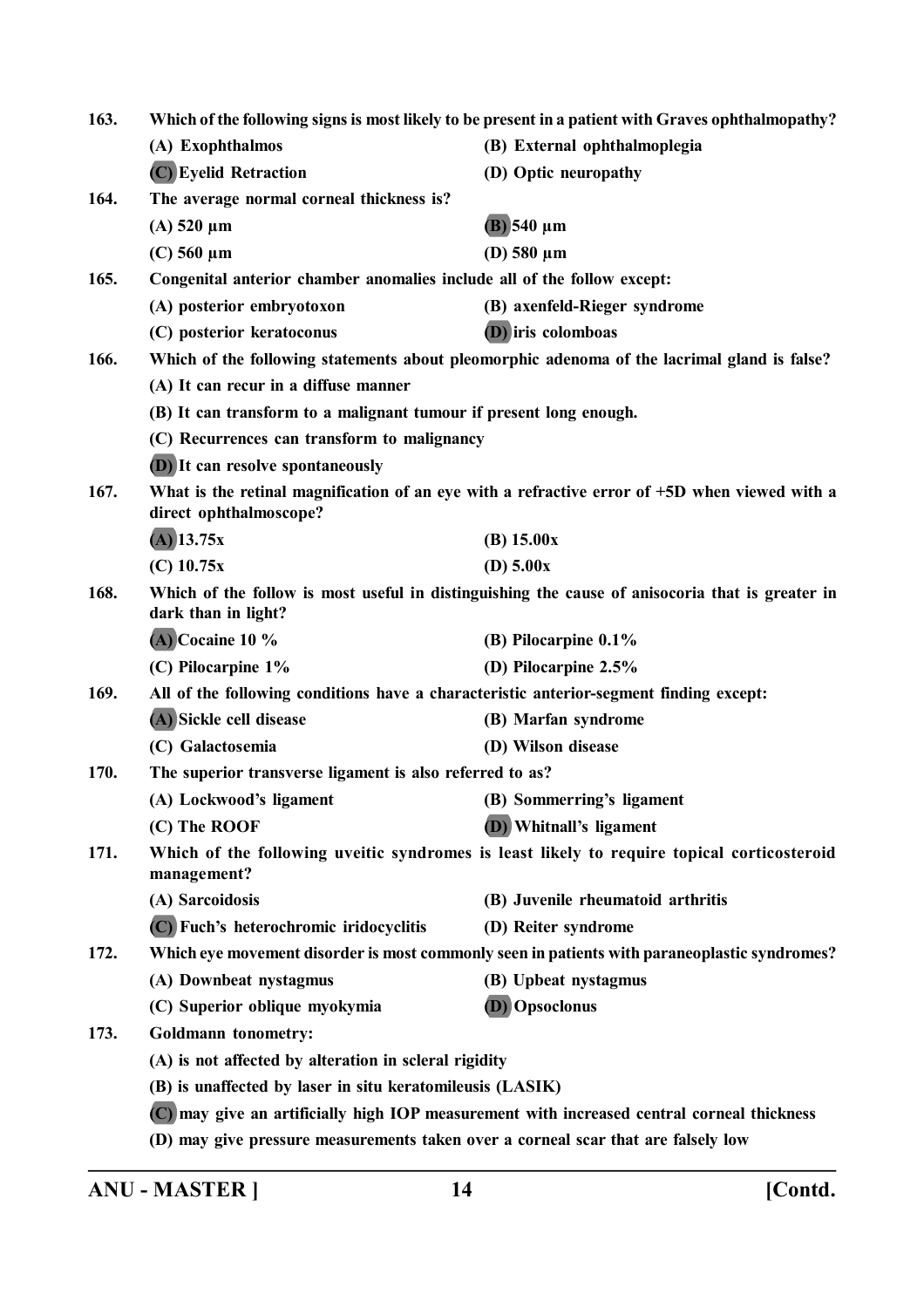| 174. | Behcet syndrome is associated with all except which of the following?            |                                     |
|------|----------------------------------------------------------------------------------|-------------------------------------|
|      | (A) Aphthous stomatitis                                                          | (B) Arthritis                       |
|      | (C) Genital ulceration                                                           | (D) Retinal vasculitis              |
| 175. | Source of bleeding in a case of hyphaema due to blunt injury eye is?             |                                     |
|      | (A) Circulus iridis major                                                        | (B) Circulus iridis minor           |
|      | (C) Short posterior ciliary vessels                                              | (D) Iris vessels                    |
| 176. | Most common cause of vitreous hemorrhage in adults is?                           |                                     |
|      | (A) Trauma                                                                       | (B) Hypertension                    |
|      | (C) Diabetes                                                                     | (D) Pathological myopia             |
| 177. | Most common secondary tumour in survivors of retinoblastoma is:                  |                                     |
|      | (A) Optic glioma                                                                 | (B) Thyroid cancer                  |
|      | (C) Pap CA thyroid                                                               | <b>(D)</b> Osteosarcoma             |
| 178. | <b>Substance deposited in Band Shaped Keratopathy is:</b>                        |                                     |
|      | (A) Calcium phosphate                                                            | (B) Magnesium phosphate             |
|      | (C) Magnesium sulphate                                                           | (D) Iron                            |
| 179. | False about Bitot spots is?                                                      |                                     |
|      | (A) Accumulation of keratinized epithelial debris                                |                                     |
|      | (B) Appear on the conjunctiva                                                    |                                     |
|      | (C) Appear on the cornea                                                         |                                     |
|      | (D) Develop into xerophthalmia if not treated                                    |                                     |
| 180. | Contraindication for enucleation is?                                             |                                     |
|      | (A) Painful, blind eye                                                           | (B) Endophthalmitis                 |
|      | (C) Congenital cystic eye                                                        | (D) Retinoblastoma                  |
| 181. | Which is NOT a feature of 3rd Nerve palsy?                                       |                                     |
|      | (A) Ptosis                                                                       | (B) Diplopia                        |
|      | (C) Miosis                                                                       | (D) Outwards Deviation of eye       |
| 182. | Irrespective of the etiology of a corneal ulcer, the drug always indicated is:   |                                     |
|      | (A) Corticosteroids                                                              | <b>(B)</b> Cycloplegics             |
|      | (C) Antibiotics                                                                  | (D) Antifungals                     |
| 183. | Corneal sensations are lost in:                                                  |                                     |
|      | (A) Herpes simplex                                                               | (B) Conjunctivitis                  |
|      | (C) Fungal infections                                                            | (D) Marginal keratitis              |
| 184. | In viral epidemic kerato-conjunctivitis characteristically there is:             |                                     |
|      | (A) Copious purulent discharge                                                   | (B) Copious muco-purulent discharge |
|      | (C) Excessive watery lacrimation                                                 | (D) Mucoid ropy white discharge     |
| 185. | A painful, tender, non-itchy localized redness of the conjunctiva can be due to: |                                     |
|      | (A) Bulbar spring catarrh                                                        | (B) Episcleritis                    |
|      | (C) Vascular pterygium                                                           | (D) Phlyctenular conjunctivitis     |
|      |                                                                                  |                                     |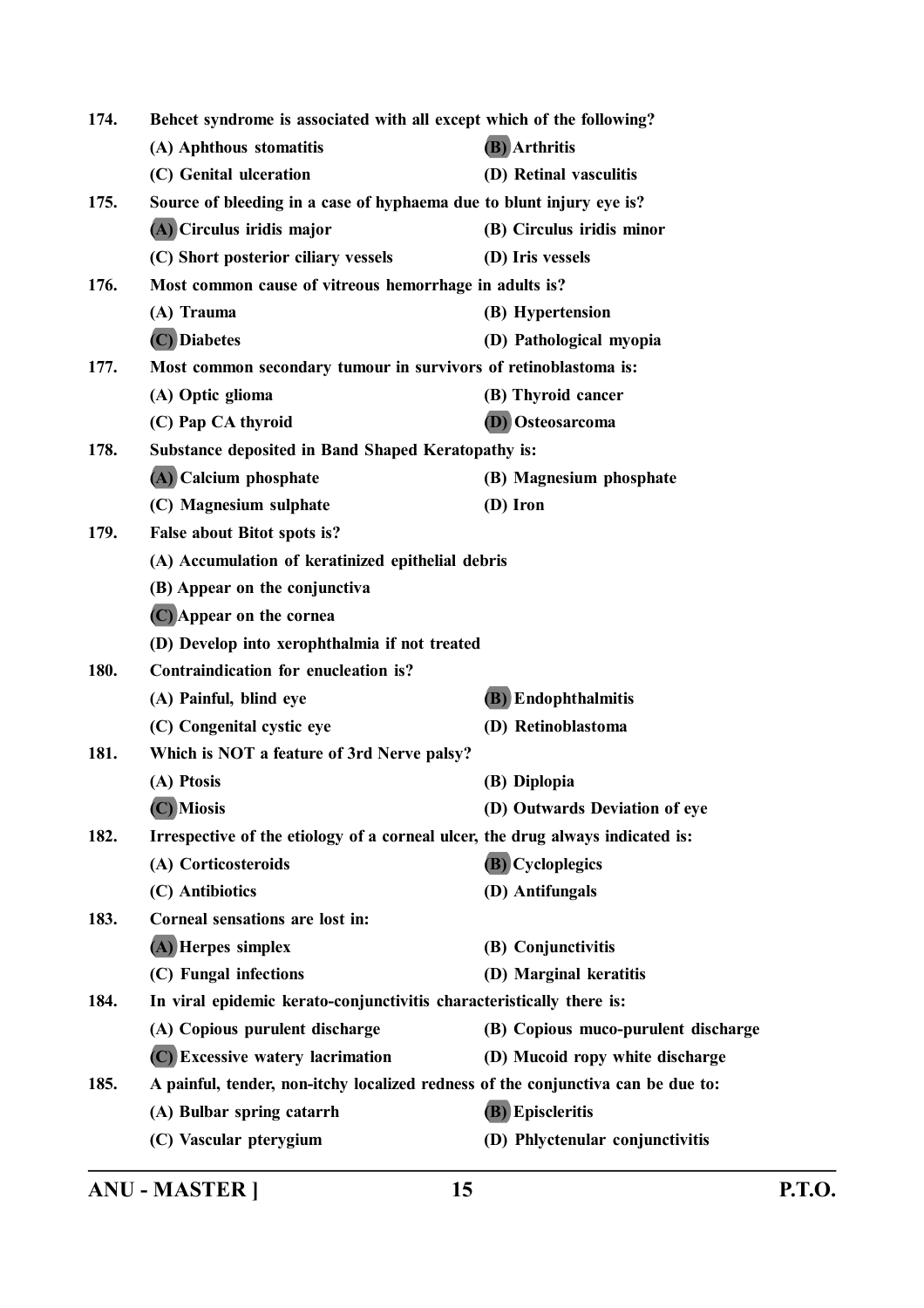| 186. | In trachoma the patient is infectious when there is:                         |                                        |  |
|------|------------------------------------------------------------------------------|----------------------------------------|--|
|      | (A) Arlt's line                                                              |                                        |  |
|      | (B) Herbert's pits                                                           |                                        |  |
|      | (C) Post-trachomatous concretions                                            |                                        |  |
|      | <b>(D)</b> Follicles and papillae in the palpebral conjunctiva               |                                        |  |
| 187. | Fifth nerve palsy could cause:                                               |                                        |  |
|      | (A) Ptosis                                                                   | (B) Proptosis                          |  |
|      | (C) Neurotrophic keratitis                                                   | (D) Lagophthalmos                      |  |
| 188. | Advanced keratoconus is least to be corrected when treated by:               |                                        |  |
|      | (A) Hard contact Lens                                                        | (B) Rigid gas permeable contact Lens   |  |
|      | (C) Spectacles                                                               | (D) Keratoplasty                       |  |
| 189. | Which of the following is not a source of nutrients to cornea?               |                                        |  |
|      | $(A)$ Air                                                                    | (B) Aqueous humour                     |  |
|      | (C) Perilimbal capillaries                                                   | (D) Vitreous humour                    |  |
| 190. | Treatment of phlyctenular conjunctivitis is:                                 |                                        |  |
|      | (A) Systemic Anti-TB drugs                                                   | (B) Systemic steroids                  |  |
|      | (C) Topical acyclovir                                                        | <b>(D)</b> Topical steroids            |  |
| 191. | Blood vessels in a trachomatous pannus lie:                                  |                                        |  |
|      | (A) Beneath the Descemet's membrane                                          |                                        |  |
|      | (B) In the substantia propria                                                |                                        |  |
|      | (C) Between Bowman's membrane & substantia propria                           |                                        |  |
|      | (D) Between Bowman's membrane & Epithelium                                   |                                        |  |
| 192. | Cobblestone appearance of conjunctiva is seen with:                          |                                        |  |
|      | (A) Trachoma                                                                 | <b>(B)</b> Spring catarrh              |  |
|      | (C) Purulent conjunctivitis                                                  | (D) Angular conjunctivitis             |  |
| 193. | Intercalary staphyloma is located at:                                        |                                        |  |
|      | (A) Equator                                                                  | (B) Optic nerve                        |  |
|      | $(C)$ Limbus                                                                 | (D) Central cornea                     |  |
| 194. | Herpetic corneal ulcer is diagnosed by:                                      |                                        |  |
|      | (A) Giemsa stain                                                             | (B) EL1SA                              |  |
|      | (C) Cell culture/PCR                                                         | <b>(D)</b> Rose Bengal stain           |  |
| 195. | Unilateral aphakia is likely to be corrected by any of the following except: |                                        |  |
|      | (A) Anterior chamber intraocular lens                                        | (B) Posterior chamber intraocular lens |  |
|      | (C) Contact tens                                                             | (D) Glasses                            |  |
| 196. | The etiology of complicated cataract all, except:                            |                                        |  |
|      | (A) Disciform keratitis                                                      | (B) Iridocyclitis                      |  |
|      | (C) Retinitis pigmentosa                                                     | (D) Retinal detachment                 |  |
| 197. | In concomitant squint:                                                       |                                        |  |
|      | (A) Primary deviation > Secondary deviation                                  |                                        |  |
|      | (B) Primary deviation < Secondary deviation                                  |                                        |  |
|      | $(C)$ Primary deviation = Secondary deviation                                |                                        |  |
|      | (D) None of the above                                                        |                                        |  |

**ANU - MASTER ] 16 [Contd.**